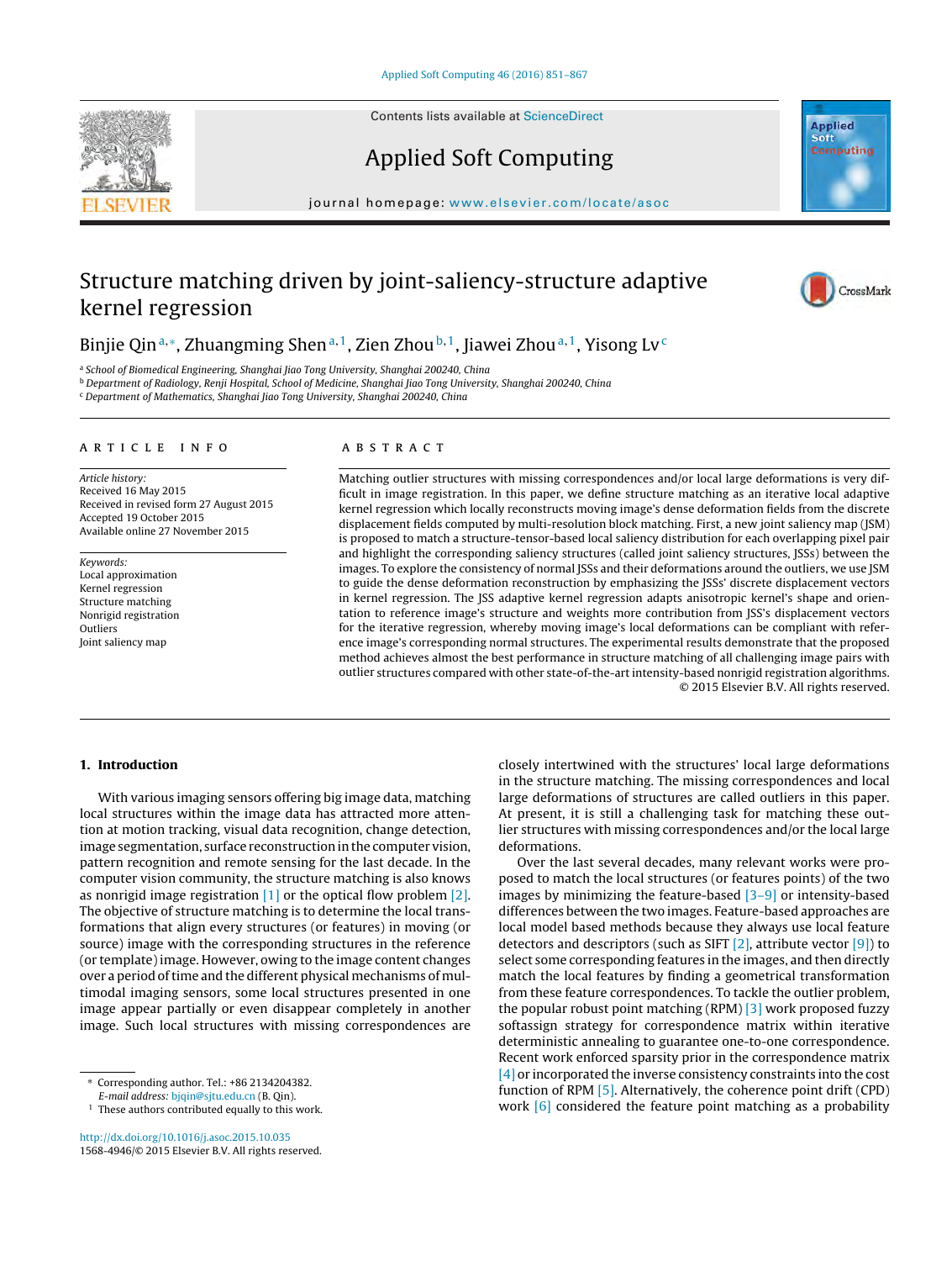density estimation problem with Gaussian mixture model representing the feature points. The recent graph-based CPD work [\[7\]](#page-15-0) explored graph centralities to bring topological information during the correspondence computation. Furthermore, feature-dependant finite mixture model was proposed in  $[8]$ . Though these algorithms are robust to the missing correspondences, due to the smooth transformation computation being very sensitive to the ambiguity in finding local feature correspondences, the joint estimation of correspondence and smooth transformation is still difficult to the outlier issues that have both missing correspondences and local large deformations.

By directly using the complete image data to recover dense correspondences at pixel-level precision, most intensity-based nonrigid registration approaches are regarded as global model based methods that are often formulated as global energy minimization problems with the energy being composed of an regularization term and a similarity term [\[10–14\].](#page-16-0) The relative weight of similarity term and regularization term can cause the well-known trade-off between the registration accuracy and the smoothness of the deformation field  $[12]$ . In the presence of outliers, the accurate and plausible local structure matching does not exist using whole-intensity driven transformation model. The relative spatial regularization can either cause non-smooth and implausible distortion in these outlier regions or introduce oversmooth and inaccurate mapping artifacts between the whole images. This outlier problem can be partly solved by implementing expectation and maximization algorithm to estimate the missing or partial data  $[10,11]$ , using a locally varying weight between regularization and image similarity [\[13–18\],](#page-16-0) creating artificial correspondences [\[19–24\]](#page-16-0) and cost-function masking [\[25–27\],](#page-16-0) or developing SIFT flow for large displacement [\[2\].](#page-15-0) Most of these approaches are largely dependent on outlier region segmentation without giving full consideration to both the missing correspondences and local large deformations.

At present, there is no doubt that methods and algorithms from intelligent computing and machine learning are very demanded to tackle this challenging outlier problem in structure matching. In these research fields, outliers mean the extreme observations substantially different from all other ones in the real data. In structure matching, the missing correspondences and local large deformations introduce the extreme local geometric and intensity differences between the two images to be registered. The desired structure matching methods should be able to match moving image's local structures to the corresponding reference image's structures from these various local differences. Therefore, the classical local (nonparametric) kernel regression (or local approximation) that is adept at handling the locally varying differences is necessary to account for these outliers, and it provides the rationale behind this work. By successfully handling the locally varying differences in pattern recognition and machine learning, local kernel regression [\[28,29\]](#page-16-0) is regarded as an ideal local regression model to effectively reconstruct the desired local signal while suppressing the outlier and noise effects. The normalized convolution used by Suarez et al. [\[30\]](#page-16-0) and the fuzzy kernel regression proposed in [\[31\]](#page-16-0) are two typical applications of local kernel regression which estimate each pixel's dense deformation from weighted contributions of its surrounding displacement fields in a moving isotropic window/kernel. Besides, the bilateral kernel that is closely related to the locally adaptive regression kernel  $[34]$  is explored in recent two independent works [\[32,33\]](#page-16-0) to replace local Gaussian smoothing of deformation field, whereby it can effectively exclude information from structures having different intensities and deformation filed pattern for discontinuity-preserved deformation reconstruction. However, the deformation reconstruction in these works did not consider the outlier problems with both missing correspondences and local large deformations. Therefore, if the outlier structures

are presented in the two images, the moving local (an)isotropic kernel function adopted in these methods [\[30,31,32,33\]](#page-16-0) cannot be adjusted to emphasize more reliable deformation vectors from the corresponding saliency structures (called joint saliency structures, JSSs) in the two images to remove (or reduce) the outlier effects in the deformation reconstruction.

To localize the JSSs in the two images for their being emphatically grouped in mutual information (MI) based similarity measure computation, the joint saliency map (JSM) was originally proposed in our previous work [\[35\]](#page-16-0) to reflect the global-to-local saliency structure correspondence in registration procedure, which has been proved to greatly improve the accuracy and robustness of rigid image registration with outliers. The JSM combined with keypoint clustering further obtained useful cluster-to-cluster correspondence to guide the control-point correspondence from the outlier features in the nonrigid image registration [\[36\].](#page-16-0) After our works, the similar mutual-saliency map  $[9]$  integrated with attribute matching was proposed to successfully remove missing correspondences in feature-based nonrigid image registration. However, matching structures with missing correspondences and local large deformations can easily introduce unrealistic distortions towards object boundaries in local subregions, which will present further complications during registration procedure by decreasing the reliability of available information. Without taking these factors into account, a structure matching approach might violate the continuity and the smoothness of structures (and their deformations) across subregions. Unfortunately, these previous JSM ideas have a clear limitation such that they cannot identify the saliency edge structures of the images to guide the continuous and smooth deformation reconstruction across object boundaries for realistic structure matching.

To solve the outlier problem with both missing correspondences and local large deformations, the proposed approach<sup>2</sup> is the first one to explicitly adopt JSS adaptive kernel regression in weighting more reliable contributions from JSS's deformation vectors at deformation reconstruction for local structure matching. This paper has the following contributions: (1) by computing the center-surround dissimilarity between neighboring local structure tensors to estimate the saliency map indicating the local saliency edge structure distribution of image, we propose new JSM based on the matching degree between the two structure-tensor-based saliency maps at every overlapping pixel pair in the two images. This JSM perfectly reflects the anisotropic JSS information, especially the joint saliency edge structures, in the two images for the ease of subsequent JSS adaptive kernel regression; (2) we propose a new JSS adaptive kernel regression for dense deformation reconstruction to explore the consistency of normal structures and their local smooth deformations surrounding the outlier structures for the problem of missing correspondences and local large deformations. Specifically, with a moving anisotropic window being oriented to be consistent with underlying JSS's structures and deformations, the output dense deformation vectors are locally estimated within an anisotropic moving window based on the specific weights of the discrete displacement vectors, which are iteratively computed from multi-resolution block matching [\[30,37\].](#page-16-0) In the presence of outliers, the weights of the surrounding displacement fields around the outliers are as small as possible to reduce the outlier effect on giving a distorted regression of regional dense deformations, while the JSSs and their underlying displacement fields are emphasized with their weights being kept as high as possible to ensure the accuracy of deformation reconstruction. Furthermore, the kernel function adapts its shape and orientation to reference image's local

<sup>2</sup> <http://www.escience.cn/people/bjqin/research.html>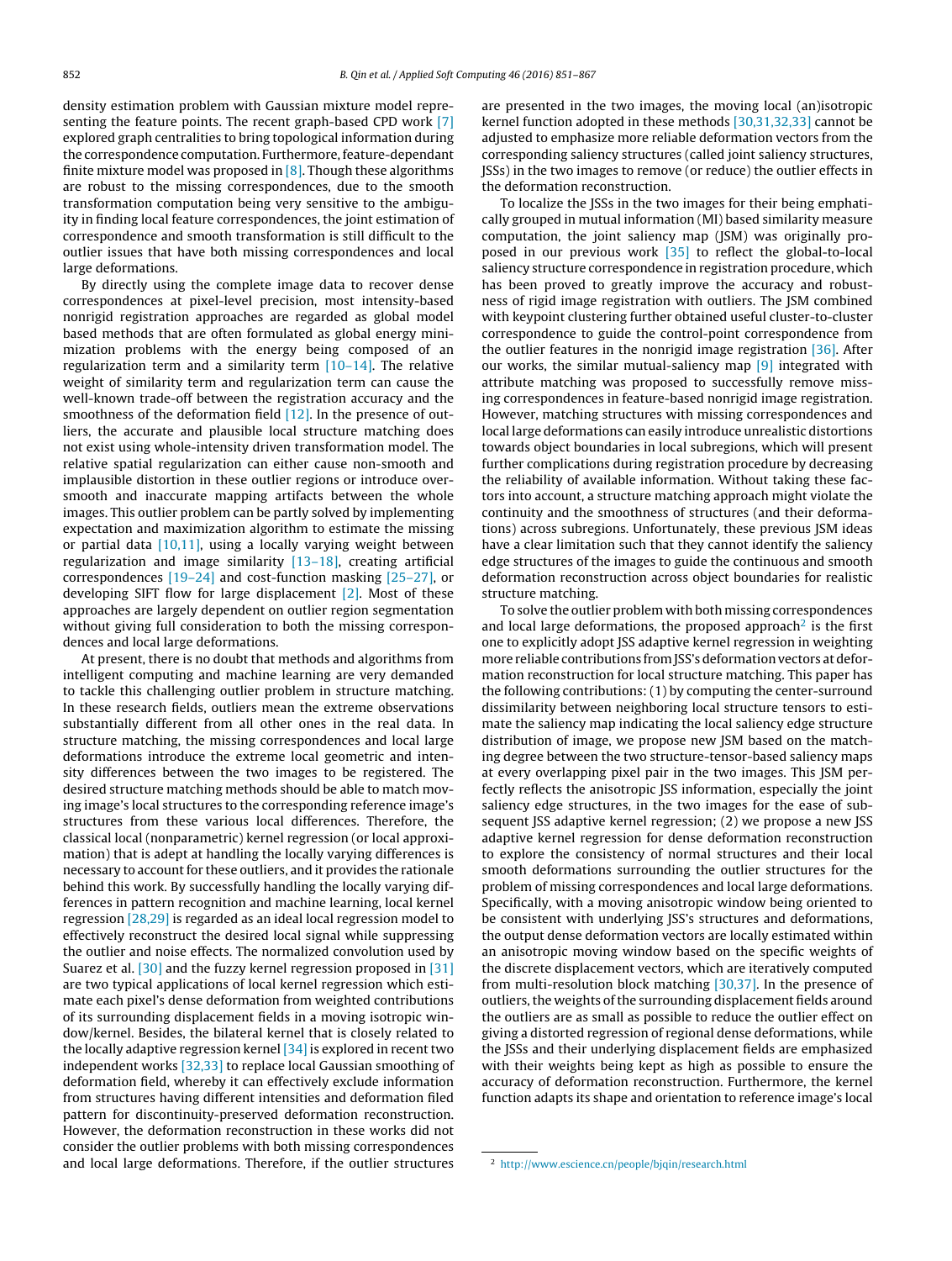structure in order to gather more deformation vector samples ofthe same structure in the kernel regression, whereby the regression of smooth deformations can be locally compliant with the underlying local saliency structures without directing the deformation across the edges and corners of local structures.

This paper is an extended version of a preliminary conference work [\[38\].](#page-16-0) The extensions are augmented by more detailed method descriptions, more validations and more thorough discussions for some typical cases of 2D local structure matching, which are general and common to the computer vision and pattern recognition. The rest of this paper is organized as follows. The proposed algorithm is elaborated in Section 2 followed by typical experimental results in Section [3.](#page-8-0) The whole paper is concluded in Section [4.](#page-15-0)

# **2. Methods**

## 2.1. Coarse-to-fine structure matching based on block matching

The structure matching problem is formulated as an estimation of deformation of a moving image  $I_M$  with respect to a reference image  $I_R$  using transformation  $\tau$  parameterized by an unknown displacement vector  $t(x)$ , where **x** is the position vector in the reference image. The deformed moving image is defined by  $I_M \circ \tau(\mathbf{x})$ = $I_M(\mathbf{x+ t(x)})$ . A displacement vector field describes deformation at all image pixels to maximize the similarity measure between the deformed moving image and reference image. To obtain the displacement field, our algorithm is built upon a threestep coarse-to-fine iterative block matching scheme proposed in [\[30\].](#page-16-0) This block matching framework is well known to deal with large deformation in nonrigid image registration. [Fig.](#page-3-0) 1 displays the three-step coarse-to-fine iterative structure matching framework, where different levels have their own resolutions but the same procedure. First, the moving image  $I_M$  is deformed with an initial displacement field obtained by spatial interpolation of the output deformation filed obtained on the previous level. The deformed moving image and the reference image on the current level are registered by block-matching to obtain the discrete displacement filed. Second, after using the JSS adaptive kernel regression (see the green block diagrams in [Fig.](#page-3-0) 1) with the kernel reflecting the edge-structure correspondence and reference structure's orientation, the structure matching scheme is to reconstruct dense current deformation field from the discrete displacement field. At last, the resulted global deformation for the iteration at next level is composed of initial deformation and current deformation by sampling the initial deformation field. The first level's initial global deformation is an affine transformation as the two images are typically already affine-registered before using our structure matching.

In the first step at each level, the moving image is deformed by an initial displacement field from previous level and sampled in the position of the sample of reference image to get deformed moving image. As in red block diagram at [Fig.](#page-3-0) 1, for every pixel in deformed moving image, a block (i.e., a white neighborhood in [Fig.](#page-3-0) 1) around the pixel of moving image  $I_M$  is taken and matched against a set of potential correspondent blocks in reference image. The block displacement (the red arrow in [Fig.](#page-3-0) 1) that achieves the best similarity (0.65) between the blocks in moving and reference images, is stored as the discrete displacement for the original pixel. With the nature of realistic structure deformation imposing the spatial transformation to be a diffeomorphism, therefore the Jacobian of the local deformation field must be positive. This condition is preserved while only one pixel displacement is allowed for each pixel at each level of multi-resolution block matching. For every level of the multi-resolution pyramid, the final transformation is obtained by composing the transformation on the previous level with the one on the current level, in order to preserve the Jacobian positiveness condition [\[30\].](#page-16-0)

In this study, we employ point-wise MI  $[39]$  as the local similarity measure for block matching. As a gold-standard registration criterion for two images to be registered, MI of the image intensity values of corresponding pixel pairs is maximal ifthe two images are geometrically aligned. The MI between the reference and moving images is defined and computed as:

MI = H(R) + H(M) – H(R, M)  
= 
$$
\sum_{i_R, i_M} p(i_R, i_M) \log \left( \frac{p(i_R, i_M)}{p(i_R) p(i_M)} \right)
$$
(1)

where  $i_R$  and  $i_M$  are image intensities of reference and moving image.  $H(I) = -\sum_i p(i) \log p(i)$  and  $H(R, M) =$  $-\sum_{i_R,i_M} p(i_R,i_M) \log p(i_R,i_M)$  are the entropy of the intensities of image I and the entropy of the joint intensities of two images,  $p(i)$  is the intensity probabilities with  $p(i_R) = \sum_{i_R} p(i_R, i_M)$ and  $p(i_M) = \sum_{i_M} p(i_R, i_M)$ ,  $p(i_R, i_M)$  is the joint probability density function (PDF) estimated by the joint intensity histogram  $h(i_R, i_M)$ .

When the global MI of whole images can be calculated as a sum of local contribution  $S_{\text{MI}}$ , defined for each individual image pixel pair  $i_R$ ,  $i_M$ , the above global MI can be rewritten as:

$$
\begin{aligned}\n\text{MI} &= \frac{1}{N} \sum_{i_R, i_M} \text{S}_{\text{MI}}(i_R, i_M) \\
\text{S}_{\text{MI}}(i_R, i_M) &= \log \left( \frac{p(i_R, i_M)}{p(i_R) p(i_M)} \right)\n\end{aligned} \tag{2}
$$

where the point-wise  $S_{\text{MI}}$  is calculated from the joint PDF corresponding to the whole images which have a total of N overlapping image pixels. For a given displacement, this joint PDF will be the global joint intensity histogram of the reference image with the displaced whole moving image. This is important for the multiresolution block matching, where one pixel displacement can drastically change the PDF estimation. To estimate the optimal displacement for every pixel of moving image at multi-resolution block matching, the moving image is displaced by one pixel displacement to be overlapped with the fixed reference image, and the local evaluation of the MI can be computed just by summing the contributions of pixel pairs from the overlapped region. Therefore, at every pixel the current displacement corresponding to the biggest local MI are stored as the optimal displacement for the current deformation field estimation.

Although block matching has many advantages in obtaining the deformation of an image, implementing only this algorithm is still insufficient to avoid the irregularity of transformations such as tearing, folding and distorting in the challenging structure matching with outliers. Therefore, further reconstruction constraint is indispensable to be integrated into the registration procedure. To this end, local JSS adaptive kernel regression (as in the green block diagrams in [Fig.](#page-3-0) 1) is applied into this discrete displacement fields in the second stage to reconstruct the dense deformation field: First, we compute structure tensor at each pixel position in the reference and the deformed moving images. Based on the structure tensor of reference image, the local structure adaptive anisotropic kernel is designed to spread along the direction of the local edge structure in reference image, whereby we use this anisotropic kernel's orientation information to adaptively steer the local kernel in kernel regression for dense deformation reconstruction. This scheme enables effective edge-aware deformation reconstruction that prevents the unrealistic deformation field to be smeared across object boundaries. Second, the center-surround dissimilarity between neighboring local structure tensors is explored to estimate the saliency map indicating the local saliency edge structure distribution of image. Based on the matching degree of local saliency map, the joint saliency map is constructed to emphasize the JSSs'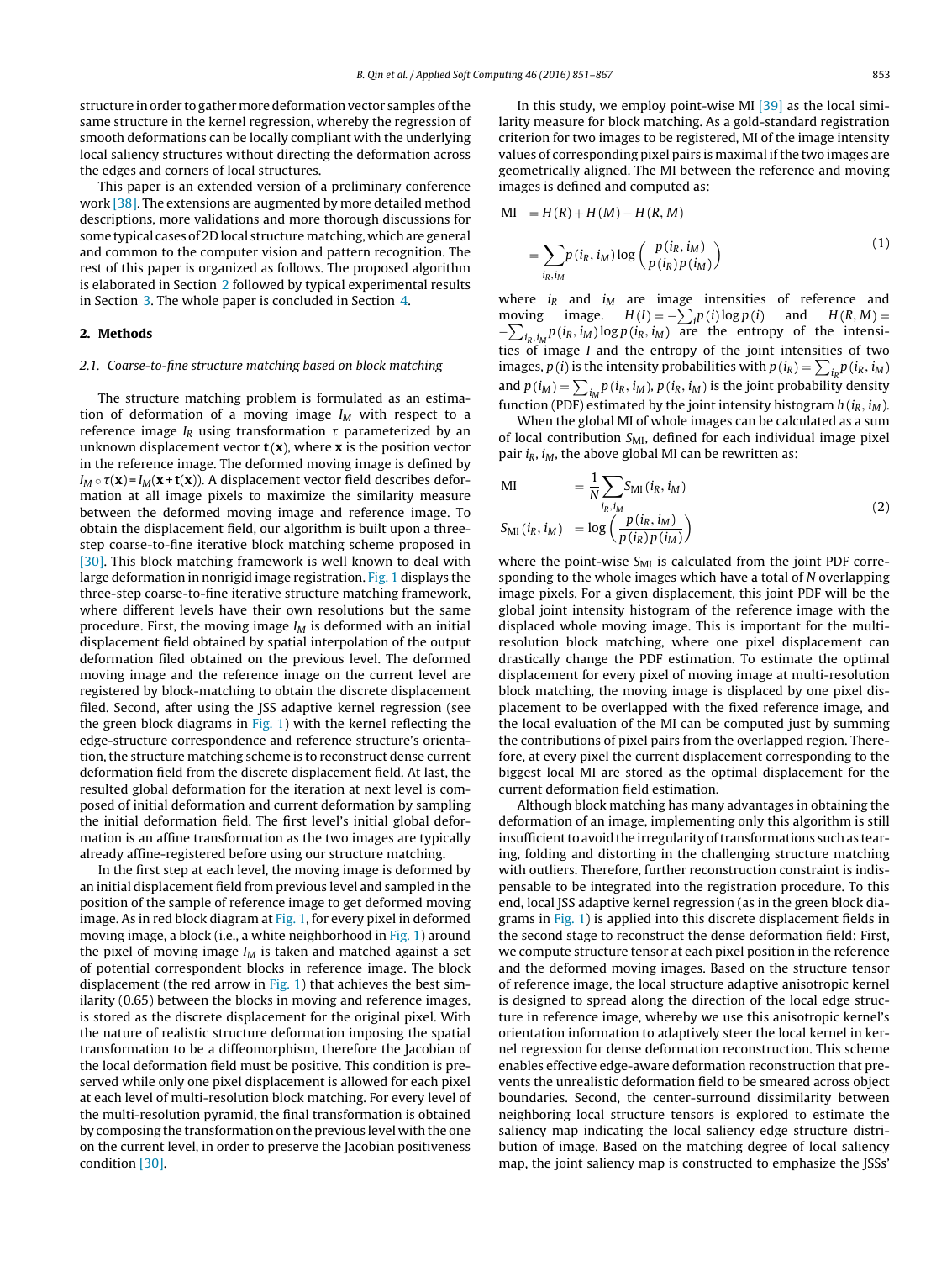<span id="page-3-0"></span>

Fig. 1. Flowchart of coarse-to-fine structure matching framework. (For interpretation of the references to color in text, the reader is referred to the web version of the article.)

discrete displacement fields in the kernel regression for outlier removal. Details of the proposed approach are described in Sections 2.2–2.4. After the above-mentioned processing for each level in this coarse-to-fine framework, a smooth and dense deformation field is iteratively achieved as the global deformation at the last and finest level.

#### 2.2. Kernel regression based local deformation reconstruction

Inspired by the successful applications in modern image deblurring and super-resolution imaging [\[30,31\],](#page-16-0) we utilize kernel regression to reconstruct the smooth and dense deformation fields from the discrete displacement fields obtained through block matching. Suppose we have irregularly distributed displacement fields  $\left\{\mathbf{y}_i, \mathbf{x}_i\right\}_{i=1}^P$  given in the form

$$
\mathbf{y}_i = T(\mathbf{x}_i) + \mathbf{\varepsilon}_i, \qquad \mathbf{x}_i \in \Omega, \quad i = 1, \dots, P
$$
 (3)

where  $\mathbf{y}_i$  is a discrete displacement vector (response variable) at position (explanatory variable)  $\mathbf{x}_i$ ,  $T(\cdot)$  describes the desired dense deformation fields in the moving windows (kernel)  $\Omega$ with independent and identically distributed zero mean noise  $\varepsilon_i = \varepsilon(\mathbf{x}_i)$ . In statistics, the function  $T(\cdot)$  is treated as a regression of **y** on **x**,  $T(\mathbf{x}) = E\{\mathbf{y} | \mathbf{x}\}\)$ . In this way, the reconstruction of nonrigid deformation fields is from the field of the regression techniques.

Suppose the point of interest  $\mathbf{x}$  to be reconstructed is near  $\mathbf{x}_i$ , then the regression of dense deformation field  $T(\mathbf{x}_i)$  can be approximated by a local Taylor series expansion

$$
T(\mathbf{x}_i) \approx T(\mathbf{x}) + {\{\nabla T(\mathbf{x})\}}^T(\mathbf{x}_i - \mathbf{x}) + \frac{1}{2}(\mathbf{x}_i - \mathbf{x})^T{\{\text{Hessian}[T(\mathbf{x})]\}}^T
$$
  
 
$$
\times (\mathbf{x}_i - \mathbf{x}) + \cdots \approx \beta_0 + \beta_1^T(\mathbf{x}_i - \mathbf{x}) + \beta_2^T \text{vech}\{(\mathbf{x}_i - \mathbf{x})(\mathbf{x}_i - \mathbf{x})^T\} + \cdots
$$
 (4)

where vech $(\cdot)$  is a half-vectorization operator of a symmetric matrix and { $\beta_0$ ,  $\beta_1$ ,  $\beta_2$ , ...,  $\beta_N$ } are N + 1 unknown parameters to be estimated. As in the 2D case,  $\mathbf{x} = [x_1, x_2]^T$ , we can easily estimate the unknown parameters as

$$
\beta_0 = T(\mathbf{x})
$$
\n
$$
\beta_1 = \left[ \frac{\partial T(\mathbf{x})}{\partial x_1}, \frac{\partial T(\mathbf{x})}{\partial x_2} \right]^T
$$
\n
$$
\beta_2 = \frac{1}{2} \left[ \frac{\partial^2 T(\mathbf{x})}{\partial x_1^2}, \frac{\partial^2 T(\mathbf{x})}{\partial x_1 \partial x_2}, \frac{\partial^2 T(\mathbf{x})}{\partial x_2^2} \right]^T
$$
\n
$$
\dots \tag{5}
$$

Since we have known the discrete displacement vectors  ${\{\mathbf{y}_i\}}_{i=1}^P$ , we can compute  ${\{\beta_n\}}_{n=0}^N$  by finding the optimum solution of the following weighted least squares problem:

$$
\min_{\{\beta_0,\beta_1,\beta_2,\ldots\}} \sum_{i=1}^P [\mathbf{y}_i - \beta_0 - \beta_1^T(\mathbf{x}_i - \mathbf{x}) - \cdots]^2 K_H(\mathbf{x}_i - \mathbf{x}) \tag{6}
$$

where  $K_H(\cdot)$  is a kernel function (see the detail in the next section), which not only smoothes the approximation but also penalizes distance away from **x**.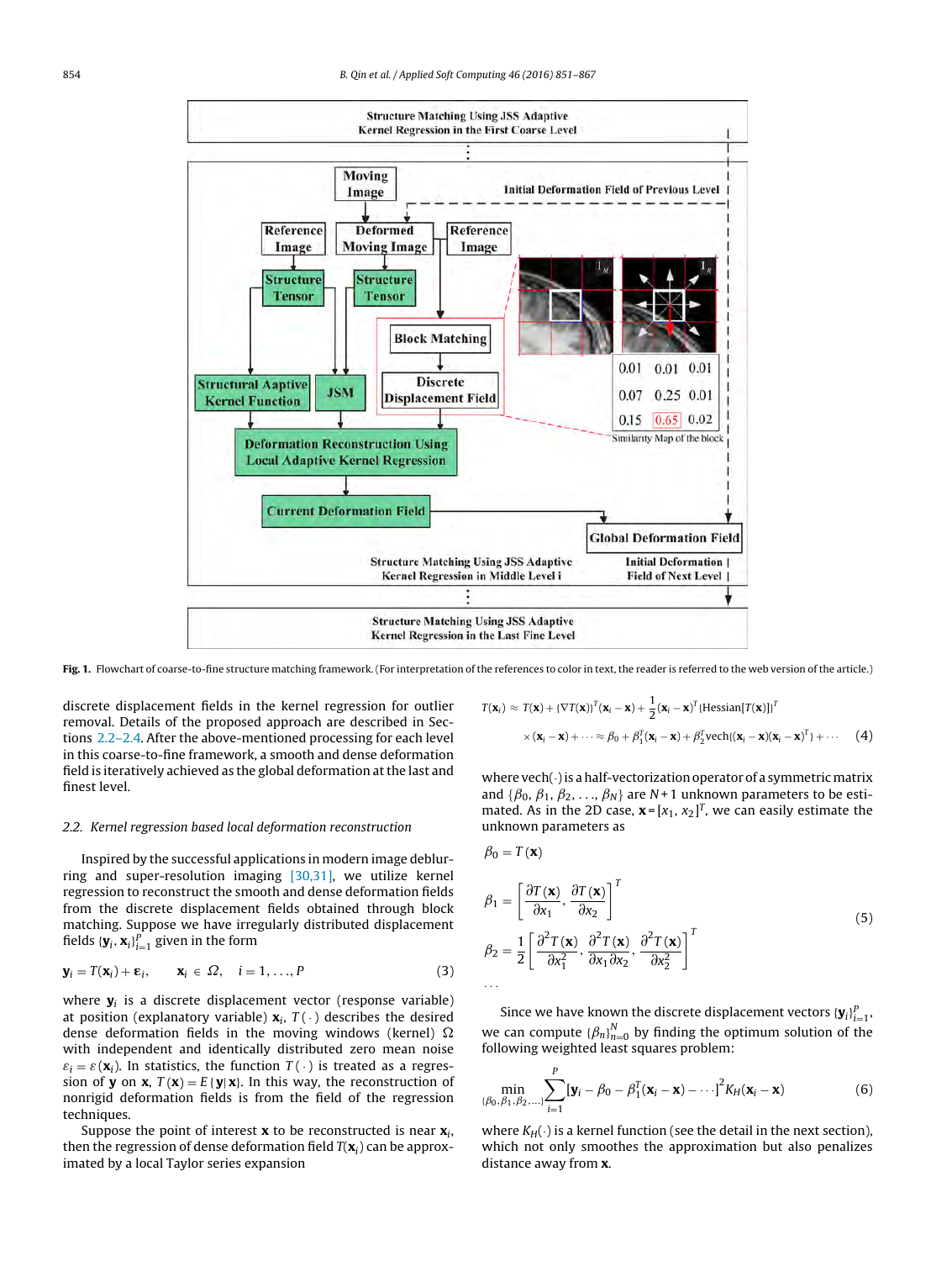<span id="page-4-0"></span>In addition, if we assume  $\mathbf{y} = [\mathbf{y}_1, \mathbf{y}_2, \dots, \mathbf{y}_P]^T$ ,  $\mathbf{b} =$  $[\beta_0, \beta_1^T, \ldots, \beta_N^T]^T$ , and **K** = diag[ $K_H(\mathbf{x}_1 - \mathbf{x})$ ,  $K_H(\mathbf{x}_2 - \mathbf{x})$ , ...  $K_H(\mathbf{x}_p - \mathbf{x})$ , then we can rewrite the optimization problem in a matrix form

$$
\hat{\mathbf{b}} = \underset{\mathbf{b}}{\operatorname{argmin}} (\mathbf{y} - \mathbf{X}\mathbf{b})^T \mathbf{K} (\mathbf{y} - \mathbf{X}\mathbf{b})
$$
(7)

with

$$
\mathbf{X} = \begin{pmatrix} 1 & (\mathbf{x}_1 - \mathbf{x}) & \text{vech}^T \{ (\mathbf{x}_1 - \mathbf{x}) (\mathbf{x}_1 - \mathbf{x})^T \} & \cdots \\ 1 & (\mathbf{x}_2 - \mathbf{x}) & \text{vech}^T \{ (\mathbf{x}_2 - \mathbf{x}) (\mathbf{x}_2 - \mathbf{x})^T \} & \cdots \\ \vdots & \vdots & \vdots & \vdots \\ 1 & (\mathbf{x}_p - \mathbf{x}) & \text{vech}^T \{ (\mathbf{x}_p - \mathbf{x}) (\mathbf{x}_p - \mathbf{x})^T \} & \cdots \end{pmatrix}
$$

and the least-squares estimation solution can be expressed as

$$
\hat{\mathbf{b}} = \left(\mathbf{X}^T \mathbf{K} \mathbf{X}\right)^{-1} \mathbf{X}^T \mathbf{K} \mathbf{y} \tag{8}
$$

Because the zero-order Taylor series expansion known as the Nadaray–Watson estimator is sufficient to reconstruct the displacement vectors, the estimation of the deformation field at **x** has the form

$$
\hat{T}(\mathbf{x}) = \hat{\beta}_0 = \frac{\sum_{i=1}^P K_H(\mathbf{x}_i - \mathbf{x}) \mathbf{y}_i}{\sum_{i=1}^P K_H(\mathbf{x}_i - \mathbf{x})}
$$
(9)

Since images have outliers, it is reasonable to consider uncertainty for each pixel. Therefore, we add a weight (or certainty) function  $c_i$  to Eq. (9)

$$
\hat{T}(\mathbf{x}) = \hat{\beta}_0 = \frac{\sum_{i=1}^P K_H(\mathbf{x}_i - \mathbf{x}) \cdot (\mathbf{y}_i \cdot c_i)}{\sum_{i=1}^P K_H(\mathbf{x}_i - \mathbf{x}) \cdot c_i} = \frac{\mathbf{K} \otimes (\mathbf{y} \cdot \mathbf{c})}{\mathbf{K} \otimes \mathbf{c}}
$$
\n(10)

The last line of Eq. (10) can also be expressed in the form of normalized convolution  $[30]$ , where ⊗ denotes convolution operation.

[Fig.](#page-5-0) 2 illustrates the smooth displacement vectors reconstructed for every pixel in brain tumor resection region using local kernel regression. Because block matching results inherently contain incorrect matches, which are exacerbated by the outliers in the tumor resection region. As a result, the conflicts between neighboring displacement vectors (see the several red circles shown in [Fig.](#page-5-0) 2(a)) widely exist in the discrete displacement fields for the tumor region. Those displacement conflicts can easily introduce the topology change of structures, such as tearing and distorting. Fortunately, all the displacement vector conflicts are removed or smoothed by the local kernel regression in  $Fig. 2(b)$  $Fig. 2(b)$ , where the displacement vectors having opposite directions fully disappear with the displacement magnitudes simultaneously being smoothed. Next, to match local structures in the presence of outliers, we design structural adaptive kernel function and robust weighing scheme for the moving window to further boost the accuracy and robustness of the local deformation reconstruction.

# 2.3. Local structure-adaptive kernel function

As a crucial component of local kernel regression, the shape of the kernel function (or moving window) determines the spatial distribution of samples which are gathered for the quality of the locally reconstructed signal. In principle, isotropic Gaussian kernels are mostly used as kernel functions in nonparametric regression. However, traditional isotropic Gaussian kernels are insufficient to cover more samples of the same modality along some specific orientations in signal reconstruction. Besides, Gaussian kernels' fixed

scales and orientations can neither detect nor enhance edge structures. These factors easily cause diffusion across object boundaries. To remedy these restrictions, Pham et al. proposed an anisotropic kernel function to adapt its shape to the density of sampling [\[40\].](#page-16-0) Afterwards, Takeda et al. [\[41\]](#page-16-0) utilized gradient covariance matrices to construct steering kernels, which have been proved to possess the ability to capture the edges of an image and be extremely robust to noise and perturbations of the data.

In dense deformation reconstruction, the desirable local kernel function is assumed to be extended along local structure orientation in the reference image so that it can gather more samples of discrete displacement vectors that correspond to the same saliency structure in the reference image. Besides, the kernel function contracts in the normal orientation of local saliency structure to prevent deformation diffusion across the edges between the different structures. Based on these schemes, it can effectively reduce the risk of changing the topology of the local saliency structures in the kernel regression. Considering that local structure tensor (LST) represents the anisotropic local saliency structure information of an image [\[42\],](#page-16-0) we therefore design local structure-adaptive kernel functions using the LST information in the reference image.

Before designing a local structure-adaptive kernel function at a certain pixel, we must compute LST in advance to grasp the local saliency structure around that pixel in 2D image. We assume that  $I(x)$  denotes the intensity value at point  $x(x, y)$ , the gradient information is expressed as  $I_x = \partial I / \partial x$ ,  $I_y = \partial I / \partial y$ , and  $\nabla I(\mathbf{x}) = [I_x I_y]^T$ indicates the local gradient vector, then the gradient structure tensor (GST) in 2D case can be described as

$$
GST(\mathbf{x}) = \nabla I(\mathbf{x})\nabla I(\mathbf{x})^T = \begin{pmatrix} I_x^2 & I_xI_y \\ I_xI_y & I_y^2 \end{pmatrix}
$$
(11)

Generally, to integrate the surrounding structural information from neighborhoods, the GST is smoothed by a Gaussian filter to derive the LST. The scale  $\sigma$  of the Gaussian filter is half the filter window size, namely  $\sigma$  = 1.5, because the size of the filter window in our experiments is  $3 \times 3$  pixels. Therefore, we derive the LST from GST and perform a principal component analysis of the LST as follows:

$$
LST(\mathbf{x}) = G_{\sigma} * GST(\mathbf{x}) = \begin{pmatrix} G_{\sigma} * I_{\mathbf{x}}^2 & G_{\sigma} * I_{\mathbf{x}} I_{\mathbf{y}} \\ G_{\sigma} * I_{\mathbf{x}} I_{\mathbf{y}} & G_{\sigma} * I_{\mathbf{y}}^2 \end{pmatrix} = \lambda_u \mathbf{u} \mathbf{u}^T + \lambda_v \mathbf{v} \mathbf{v}^T
$$
\n(12)

where  $\{\lambda_u, \lambda_v\}$  ( $\lambda_u \geq \lambda_v$ ) are the eigenvalues with the corresponding eigenvectors being  $\{u, v\}$ . These eigenvectors contain the information about the local orientation distribution, in which pixel values change fastest along **u** direction while they change slowest along **v**. Moreover, eigenvalues reflect both intensity variation in each direction and morphological information of a local region. For example in 2D image,  $\lambda_u \approx \lambda_v \approx 0$  corresponds to a homogenous region with no measurable structure,  $\lambda_u \gg \lambda_v \approx 0$  describes linear structure while  $\lambda_u \geq \lambda_v \gg 0$  appears at corner structure.

With the above-mentioned LST computation in mind, we design the kernel function to meet the following requirements: for regions containing obvious structural information such as histologic margins in a medical image, the kernels should be anisotropic with the regression computation being enhanced just along the main orientation and being suppressed along other orientations; for homogeneous regions without distinct structural information, the kernel should be isotropic with the regression computation being equal in all direction. We assume that **x**<sup>0</sup> denotes a central position in 2D image, **x** is a position in its neighborhood, {u, v} are the eigenvectors of LST( $\mathbf{x}_0$ ) and { $\lambda_u$ ,  $\lambda_v$ } are the corresponding eigenvalues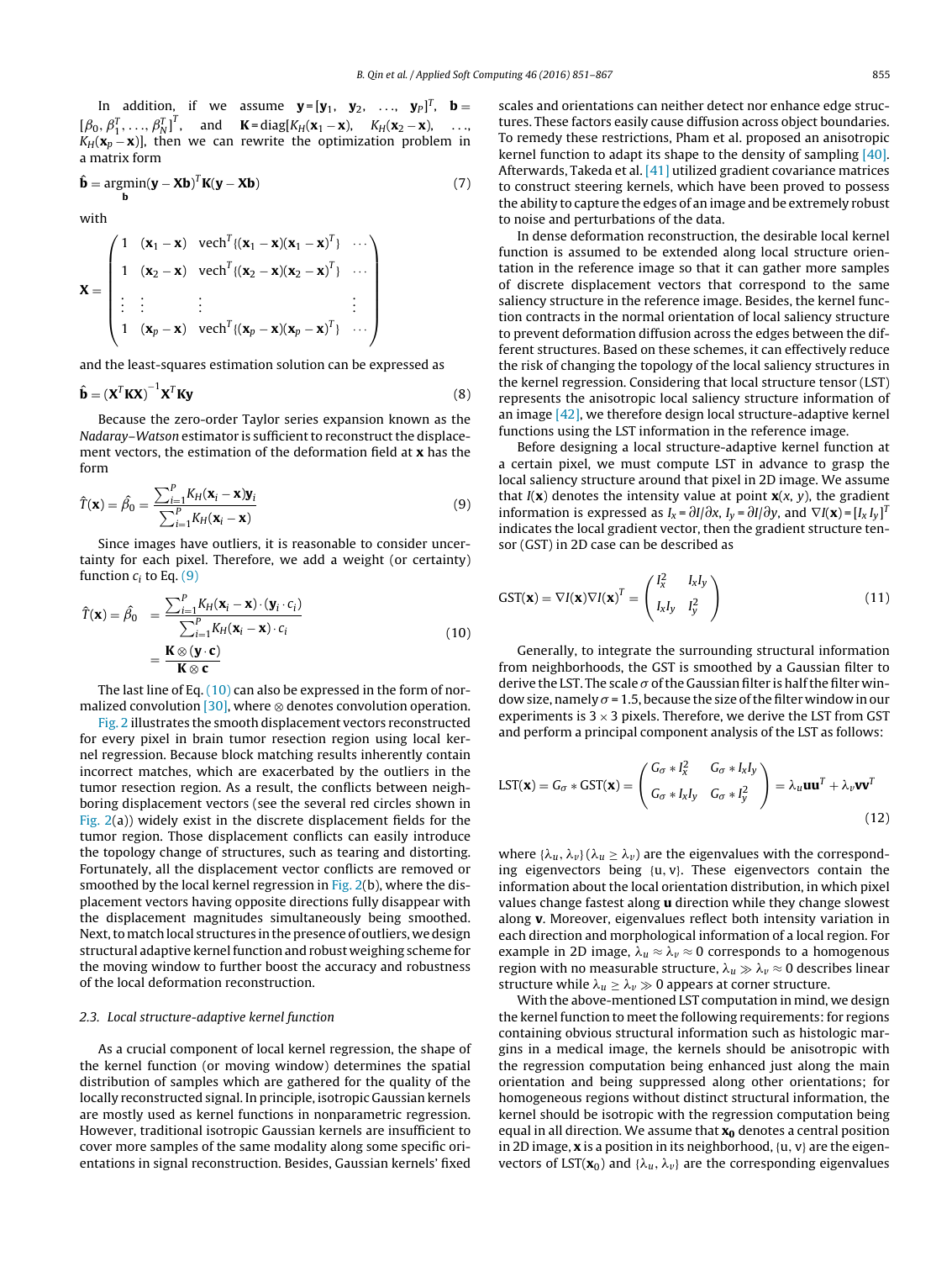<span id="page-5-0"></span>

**Fig. 2.** Application of kernel regression in deformation reconstruction. (a) The conflicts between neighboring displacement vectors (several red circles) widely exist in the discrete displacement field for the tumor region. (b) The displacement vector conflicts are removed or smoothed by the local kernel regression along with the displacement magnitudes simultaneously being smoothed. (For interpretation of the references to color in this legend, the reader is referred to the web version of the article.)

of {u, v}, thus a local structure-adaptive Gaussian kernel in 2D case is designed as

$$
a(\mathbf{x}, \mathbf{x_0}) = \frac{1}{2\pi\sigma_u \sigma_v} \exp\left[ -\left( \frac{\mathbf{d}_u^2}{2\sigma_u} + \frac{\mathbf{d}_v^2}{2\sigma_v} \right) \right]
$$
  

$$
\mathbf{d}_u = \langle \mathbf{d}, \mathbf{u} \rangle, \quad \mathbf{d}_v = \langle \mathbf{d}, \mathbf{v} \rangle, \quad \mathbf{d} = \mathbf{x} - \mathbf{x_0}
$$
 (13)

where **d** is the vector from  $\mathbf{x_0}$  to  $\mathbf{x}$ ,  $\{\mathbf{d}_u, \mathbf{d}_v\}$  are the projections of the vector **d** on {u, v}, and the directional scales of the Gaussian kernel  $\{\sigma_u, \sigma_v\}$  are determined by the anisotropy A as follows:

$$
\sigma_u = \frac{\alpha}{\alpha + A} \sigma_c, \quad \sigma_v = \frac{\alpha + A}{\alpha} \sigma_c \tag{14}
$$

where  $A = (\lambda_u - \lambda_v) / (\lambda_u + \lambda_v)$ . The two directional scales of the Gaussian kernel can be adjusted by the parameter  $\alpha$  > 0 and the local scale  $\sigma_c$ . Specifically,  $\alpha$  determines the eccentricity of the kernel while  $\sigma_c$  affects the number of discrete vectors that contribute to the reconstruction of continuous deformation vectors. For the sake of simplicity, the local scale is set to half the neighborhood window size for each kernel according to our experience. Therefore, we set  $\alpha$ = 0.5 and  $\sigma_c$ = 1.5 because we utilize a 3 × 3 pixel neighborhood window in our experiments.

Two kernel functions for two distinct image structures are displayed at the doll images in [Fig.](#page-6-0) 3, where the crosses indicate two different kinds of typical image structures (blue cross for border and red cross for homogeneous region). In [Fig.](#page-6-0) 3, the two pairs of orthogonal vectors indicate the main axes of their corresponding Gaussian kernels (blue cross at [Fig.](#page-6-0)  $3(c)$  and red cross at Fig.  $3(d)$ ). The length of the vector is determined by the scale in the direction of the vector.

[Fig.](#page-6-0) 4 illustratively explains why we prefer local structureadaptive kernel to isotropic kernel in our structure-adaptive kernel regression. The regions pointed by red arrows are small scale structures which have local large deformations. The directions of the displacement vectors (spaced every 5 pixels) in these small structures are inevitably conflicted with those of the large deformations of the neighboring structures. These deformation conflicts that are introduced by the opposite displacement vectors can easily cause tearing, folding or distorting of the local small scale structures. For example, the eyes in [Fig.](#page-6-0)  $4(c)$  display distortion owing to the conflict of the deformation directions displayed in [Fig.](#page-6-0)  $4(e)$ . Comparatively, our local structure-adaptive kernels suppress the contributions of the displacement vectors which are not consistent with the structure orientation, the deformation conflicts are therefore removed in [Fig.](#page-6-0)  $4(f)$  with no distortion existing in the eyes at Fig.  $4(d)$ .

[Fig.](#page-6-0) 4(h) demonstrates the overview of mesh deformation (10 pixels vertex spacing) in the local structure-adaptive kernel regression, which can produce the smooth adaptivity of local mesh deformation to the local anisotropic structures. Obviously, this local structure-adaptive kernel regression obtains smooth mesh boundaries which are consistent with the local structures' boundaries. However, isotropic kernels in kernel regression easily produce irregularly deformed local meshes which are not adaptive to the local structures, so that it is very difficult to identify boundaries of local structures from the non-smooth mesh deformation in [Fig.](#page-6-0) 4(g).

#### 2.4. Robust weighting mechanism using JSM

In kernel regression, the weight function  $c(\mathbf{x})$ , between 0 and 1, specifies the reliability (or certainty) at **x** for the local estimation in a moving window and always describes the spatial dependence in the locally varying special context. With locally data-dependent weights, recently popularized and very effective image filters are developed in image and video processing field [\[28,29\].](#page-16-0) Since the region with saliency structure information has real influence over locally adaptive image processing based on kernel regression, Suarez et al. [\[30\]](#page-16-0) proposed a weighting scheme in the kernel regression of registration transformations by using the scalar measure of a local structure in reference image. However, for nonrigid image registration, the salient structural regions in reference image may introduce non-corresponding salient structural regions at same locations in moving image. Therefore, the method proposed by Suarez et al. ismostlikely to assign wronghigh weights to the saliency structures that have missing correspondences.

To avoid the above-mentioned mis-assignment and minimize the outlier effect on the deformation reconstruction, we propose a robust weighting mechanism by simultaneously considering the matching degree of local saliency structures in the overlapping parts of the two images. We deploy the concept of JSM into our robust weighting mechanism and pay more attention to the JSSs in the two images. The JSSs and their incurring deformations should be emphatically treated in the local kernel regression to reconstruct the dense deformation fields from the discrete displacement fields that contain outliers.

With the general JSM-based weighting scheme in mind, we first construct a saliency map to indicate the local saliency structure distribution in each image. Since the LSTs mentioned in Section [2.3](#page-4-0) contain sufficient structural information in a region, we can reasonably use them to reflect the saliency map of an image. Inspired by the center-surround mechanism  $[43]$  which has defined the intensity-contrast-based visual saliency map, we define a saliency operator based on the contrast among neighboring  $(3 \times 3 \text{ pixels})$ structure tensors. This contrast emphasizes the dissimilarity or discrepancy between neighboring local structure tensors. Specifically,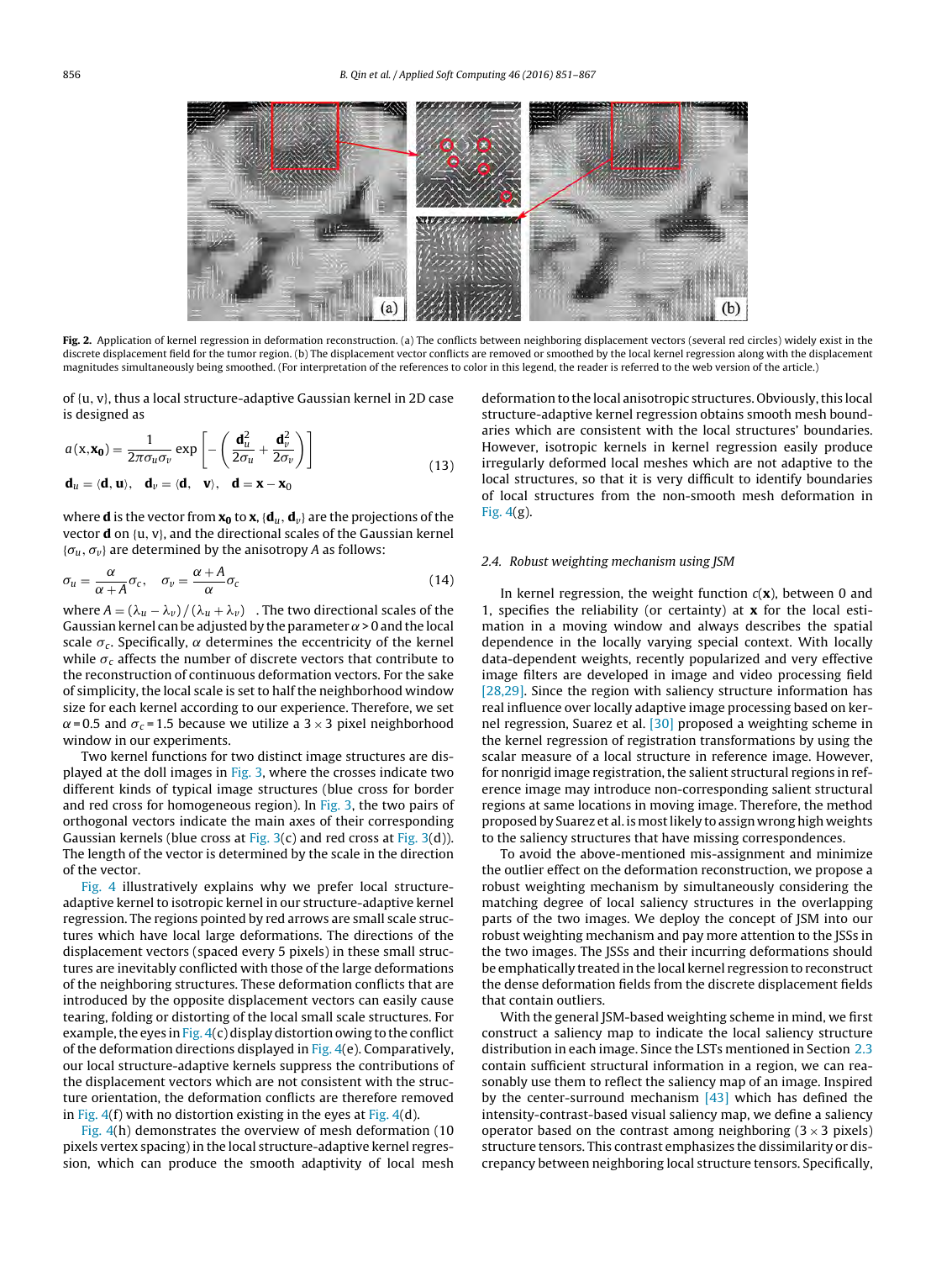<span id="page-6-0"></span>

**Fig. 3.** Gaussian kernels designed for different image local structures. (a) Two labeled positions (red cross and blue one). (b) The scales and orientations of Gaussian Kernels in corresponding positions. (c) Gaussian kernel for the region with blue cross. (d) Gaussian kernel for the region with red cross. (For interpretation of the references to color in this legend, the reader is referred to the web version of the article.)



**Fig. 4.** Comparison between using isotropic kernels and using local structure-adaptive kernels in kernel regression based deformation reconstruction.(a) and (b) The reference and moving images. (c) and (d) Isotopic kernels in kernel regression introduce eye distortions (red arrow) in registered moving image, while local structure-adaptive kernels can remove these distortions. (e) and (f) Isotopic kernels produce the deformation conflicts in the displacement vector fields, while local structure-adaptive kernels remove these conflicts. (g) and (h) Isotropic kernels easily produce irregularly deformed local meshes, while local structure-adaptive kernels achieve the smooth adaptivity of local mesh deformation to the local anisotropic structures. (For interpretation of the references to color in this legend, the reader is referred to the web version of the article.)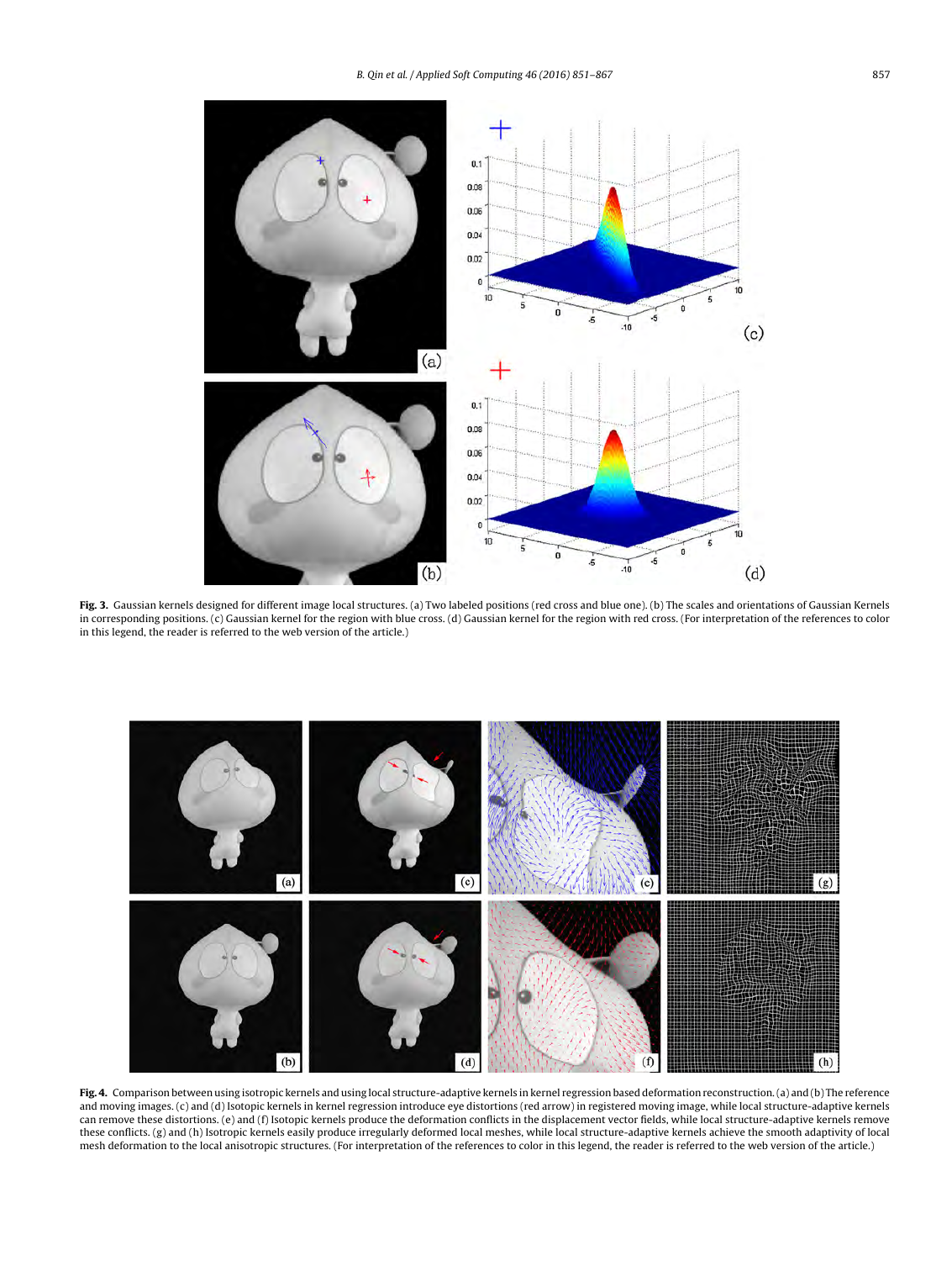<span id="page-7-0"></span>for a given point  $\mathbf{x}_0$  and its neighborhood  $\Omega$ , the saliency value  $S(\mathbf{x_0})$ at  $x_0$  in a saliency map can be computed through

$$
S(\mathbf{x_0}) = \mathbf{avg} \sum_{\mathbf{x} \in \Omega} \| \mathbf{LST}(\mathbf{x}) - \mathbf{LST}(\mathbf{x_0}) \|_D \tag{15}
$$

where  $\|\cdot\|_D$  defines a distance metric describing the dissimilarity between two LSTs, which is detailed in the following section. The operator **avg** computes the average ofthe dissimilarities within the neighborhood  $\Omega$  of  $\mathbf{x}_0$ . Traditional tensor similarity measures such as fractional anisotropy (FA) and cosine similarity measure are not appropriate for defining tensor-based saliency operator because they only compare either scales or orientations of two tensors. Fortunately, a few improved tensor similarity measures computing both scales and orientations of two tensors have been reported. In [\[44\],](#page-16-0) Zhang et al. introduced diffusion tensor metric, which is defined as

$$
\|\mathbf{T}_1 - \mathbf{T}_2\|_D = \sqrt{\frac{8\pi}{15}} (\|\mathbf{T}_1 - \mathbf{T}_2\|_C^2 - \frac{1}{3}\mathbf{T}\mathbf{r}^2 (\mathbf{T}_1 - \mathbf{T}_2))
$$
(16)

where  $||\mathbf{T}_1 - \mathbf{T}_2||_C = \sqrt{\mathbf{Tr}(\mathbf{T}_1 - \mathbf{T}_2)^2}$  is the Euclidean distance between two tensors {**T**1, **T**2}, **Tr** is the operator for computing the trace of matrix.

In a tensor-based saliency map, the saliency value is a general representation of the local edge structure distribution in an image. Low saliency values always appear in the homogeneous and background regions while high saliency values are assigned to the edge structures owing to the highlighted contrast among neighboring LSTs in these regions. After the two normalized saliency maps were achieved to indicate the local edge structure distribution, JSM is ready to describe the matching degree between the two saliency maps at every pixel pair in the overlapping regions of the two images. Given a point  $\mathbf{x}_R$  in the reference image and its corresponding point  $\mathbf{x}_M$  in the moving image after initial transformation, their joint-saliency value in a JSM is defined as

$$
JS(\mathbf{x}_R, \mathbf{x}_M) = \min\{S_R(\mathbf{x}_R), S_M(\mathbf{x}_M)\}\frac{A \cdot B}{B + ||\text{LST}(\mathbf{x}_R) - \text{LST}(\mathbf{x}_M)||_D} \tag{17}
$$

where  ${S_R(\cdot), S_M(\cdot)}$  denote the saliency values in the saliency maps ofthe reference and the moving images, respectively. The empirical parameters A and B are used to normalize the JSM values into a final value between 0 and 1 for the definition of weight function  $c(\mathbf{x})$ . In our experiments,  $A = 10$  and  $B = \frac{1}{2} \max(\Vert \text{LST}(\mathbf{x}_R) - \text{LST}(\mathbf{x}_M) \Vert_D)$ , in which  $B$  is half the maximum dissimilarity value between two LSTs in the whole overlapped regions of the two images. It should be noted that it may introduce a situation that both of the corresponding pixels are set to high saliency values in the saliency maps, while their local variations of gradient orientations are in fact totally different. To avoid this situation, we also consider the dissimilarity measure between  $LST(\mathbf{x}_R)$  and  $LST(\mathbf{x}_M)$  at the denominator in Eq. (17).

Fig. 5 shows some examples of normalized JSM with the color scale representing different joint saliency values. The high joint saliency values represented by red color suggest that the underlying pixel pairs come from the JSSs. On the contrary, the regions with low JSM values are rendered in blue color, which indicates that the



**Fig. 5.** JSM Examples with color scale representing different joint saliency values. Each column shows one case. The reference images and the moving ones are shown at the top and middle rows. Their JSMs are displayed at the bottom row where the red regions correspond to the higher joint saliency values while the blue regions correspond to the lower joint saliency values. (For interpretation of the references to color in this legend, the reader is referred to the web version of the article.)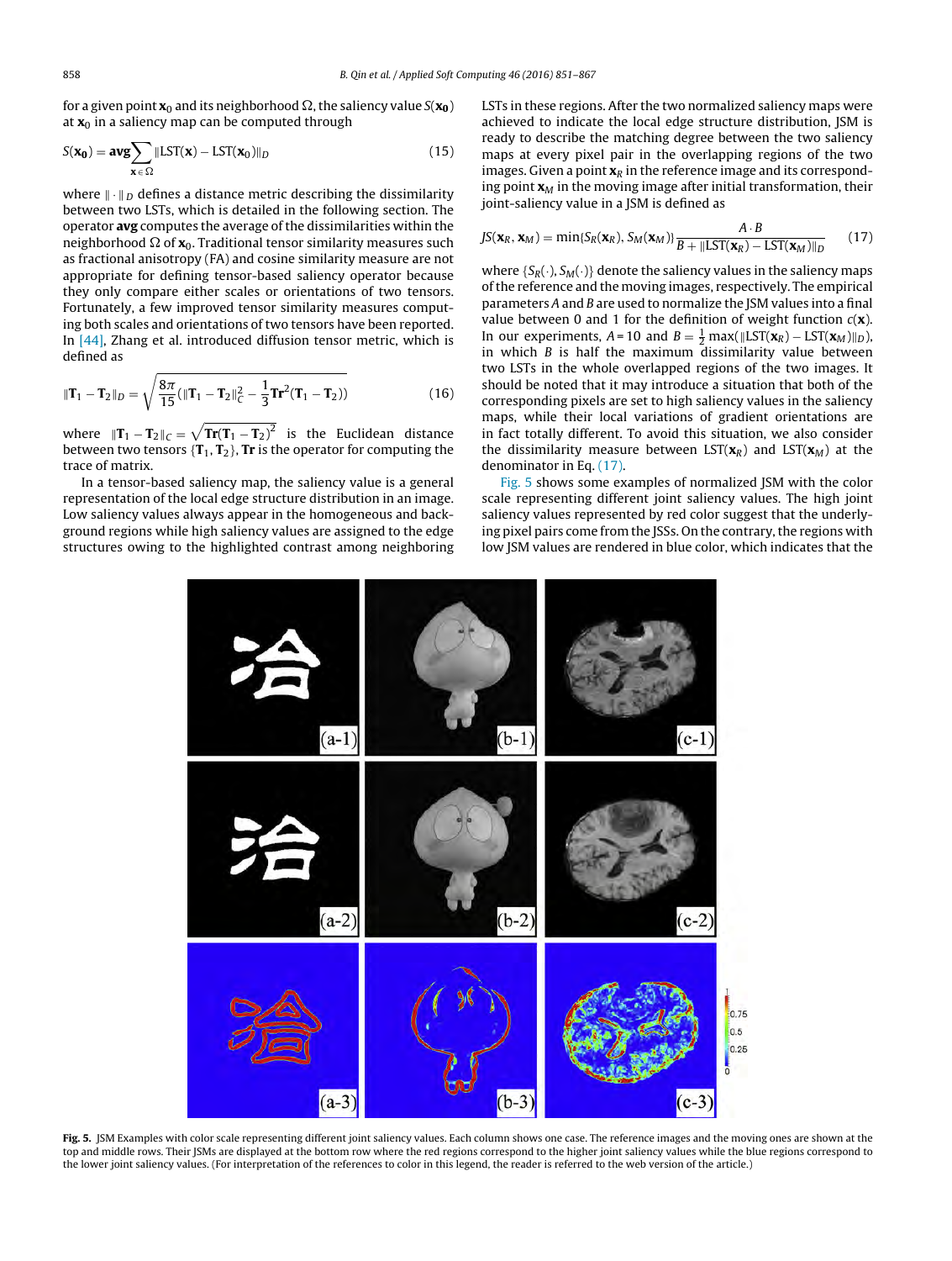<span id="page-8-0"></span>

Fig. 6. The reference and the moving images and their gradient magnitude, largest eigenvalue profiles for GST and LST, and the JSM magnitude. (a) and (b) The reference and moving images. (c)–(e) Gradient magnitude profiles, largest eigenvalue profiles of GST and largest eigenvalue profiles of LST of the red line in (a). (f) and (h) Gradient magnitude profiles, largest eigenvalue profiles of GST and largest eigenvalue profiles of LST of the red line in (b). (i) and (j) Saliency value profiles of the red lines in (a) and (b). (k) JSM value profiles of the red lines in (a) and (b). (For interpretation of the references to color in this legend, the reader is referred to the web version of the article.)

underlying pixel pairs originate from either homogeneous regions or outlier regions. The discrete displacement vectors in these red JSS regions are expected to contribute more to the kernel regression than the blue regions having low JSM values, this weighting scheme is therefore called JSS adaptive kernel regression for nonrigid image registration.

The JSM in our study mainly responds to the corresponding high-gradient edge pixels. However, it does not simply highlight the common image gradients in the two images. Fig. 6 vividly presents the differences between the image gradient magnitude, the largest eigenvalue of GSTs and LSTs, the saliency value and the JSM value profiles of the same red line at the two images (Fig. 6(a) and (b)). For easy comparison, the range of ordinates in Fig.  $6(c)$ –(k) are bound to [0, 1]. As shown in Fig. 6, the image gradient features in Fig.  $6(c)$  and Fig.  $6(f)$  for the two images are very sensitive to noise and do not agree with each other at each overlapping location. The noise sensitivity is gradually reduced by using the GSTs (Fig.  $6(d)$  and (g)) and the LSTs (Fig.  $6(e)$  and (h)). The saliency values of the two images in Fig.  $6(i)$  and (i) are robust to noise due to their computing the regional contrast of LSTs through Eq. [\(15\).](#page-7-0) Moreover, the structural image information in a large region is also comprehensively considered according to Eq. [\(15\).](#page-7-0) As a result, the JSM values (Fig.  $6(k)$ ) computed through the saliency values can accurately preserve the JSSs in larger capture range with smaller variability than the image gradients. Therefore, the effectiveness of JSM is strongly confirmed in Fig. 6.

Because of the outliers introduced by missing correspondences, local large deformations and incorrect block matching, the dense deformation fields cannot be simply interpolated from the discrete displacement vectors in block matching. The JSS adaptive kernel regression is used to reconstruct the dense deformation fields from the discrete displacement vectors, i.e., smooth the outlier effects on the deformation reconstruction. Due to the expected deformations in the outlier region being consistent with its neighboring deformations, the JSM values in the neighboring regions are used to assign different weights to the different displacements of the neighboring structures, only those neighboring deformations with high JSM values indicating the consistency in structure orientations are given high weights in kernel regression based deformation reconstruction.

[Fig.](#page-9-0) 7 illustrates an improvement on the deformation field reconstruction after introducing the JSM-based local JSS adaptive kernel regression. The region pointed by red arrows in [Fig.](#page-9-0) 7(c) and (d) is outlier region with missing correspondences and local large deformations. Without JSM-based robust weighting mechanism, the converged displacement vectors (5 pixels spacing) from conflicting directions (see [Fig.](#page-9-0)  $7(e)$ ) in the outlier region spread the distortion effect into the eye region (see [Fig.](#page-9-0)  $7(c)$ ). Due to the JSM-based robust weighting mechanism introducing weighted smoothing effect on the magnitudes and directions of displacement vectors (see [Fig.](#page-9-0) 7(f)), moving image's eye distortion is removed (see [Fig.](#page-9-0)  $7(d)$ ) with the outlier structure deformations being simultaneously matched to those of the reference image (see [Fig.](#page-9-0) 7(f)). Compared with the deformation meshes (10 pixels vertex spacing) in [Fig.](#page-9-0)  $7(g)$ , the deformation meshes at Fig.  $7(h)$ display the overall smoothness improvement for the structural deformations at the outlier structures due to the JSM-based robust weighting mechanism.

# **3. Experimental results**

To validate the proposed algorithm<sup>3</sup> on some challenging images with missing correspondences and local large deformations, we make a comparison among the proposed algorithm and other state-of-the-art intensity-based nonrigid registration methods using some typical 2D image sets, where the moving images with a variety of outlier structures should be matched into the reference images.

We choose  $ANTs<sup>4</sup>$  with geodesic symmetric normalization (Syn) diffeomorphic transformation and MI (AGS1) [\[45\],](#page-16-0) ANTs

<sup>3</sup> <http://www.escience.cn/people/bjqin/research.html>

<sup>4</sup> <http://www.picsl.upenn.edu/ANTs>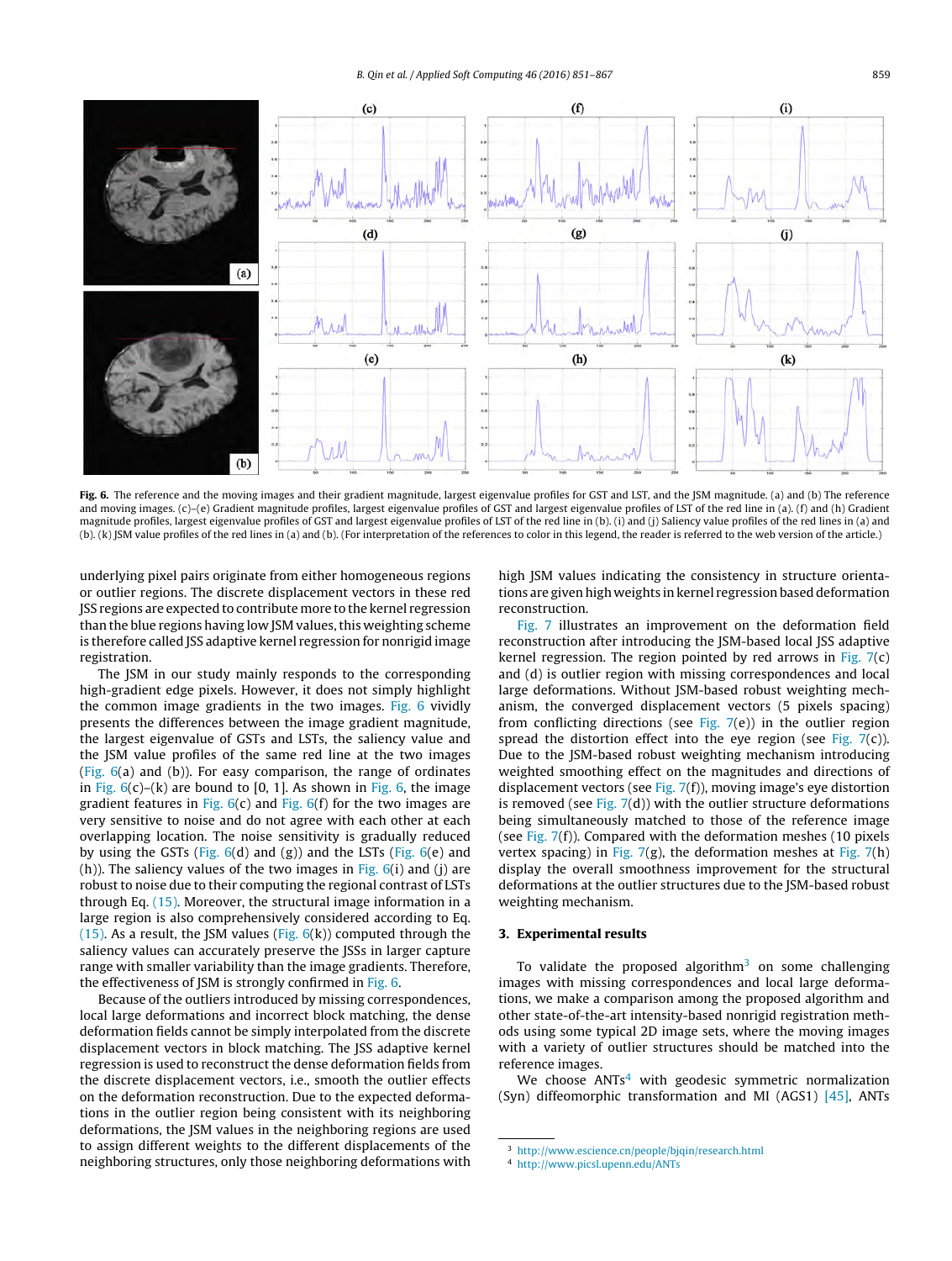<span id="page-9-0"></span>

**Fig. 7.** Matching performance improvement through JSM-based robust weighting mechanism. (a) and (b) The reference and moving image. (c) and (d) The conflicting deformations in the outlier region (red arrows) spread the distortion effect into the eyes, this moving image's eye distortion is removed in (d) by JSM-based weighting mechanism. (e) and (f) There are converged displacement vectors from conflicting directions in (e), these conflicting displacement vectors in outlier region in (f) are simultaneously matched to those of the reference image through JSM-based weighting mechanism. (g) and (h) There is smoothness improvement in the deformation mesh from (g) to (h) if using JSM-based robust weighting mechanism. (For interpretation of the references to color in this legend, the reader is referred to the web version of the article.)

with greedy Syn diffeomorphic transformation and MI (AGS2), and ANTs with elastic transformation and MI (AMI) in gradient descent and multi-resolution optimization framework. We also include diffeomorphic Demons with diffusion-like regularization (DDD)<sup>5</sup> [\[46\],](#page-16-0) fast B-spline with MI (BMI), $<sup>6</sup>$  AMI with cost-function</sup> masking (AMM), edge-preserving PatchMatch optical flow (EPPM) algorithm<sup>7</sup> [\[47\],](#page-16-0) large displacement optical flow (LDOF) algorithm<sup>8</sup> [\[2\]](#page-15-0) and flexible variational non-linear intensity-based (FVNI) method<sup>9</sup> [\[48\].](#page-16-0) Our method uses the following parameters: the number of pyramid levels is 5; the local similarity measure is MI. AGS1 and AGS2 have the following parameters: the histogram bin size is 32; the number of pyramid levels is 3; the iterations are set to  $100 \times 100 \times 10$ ; the gradient step is 0.1. Besides, AGS1 sets the time points to 3 for full time velocity field optimization with integration step being 0, AGS2 sets the default regularization to Gaussian filtering with a sigma of 3. We set the parameters of AMI and AMM as follows: the histogram bin size is 32; the number of pyramid levels is 3; the iterations are set to  $100 \times 100 \times 10$ ; the gradient step is 10; the default regularization is Gaussian filtering with a sigma of 3. The parameters of DDD method are set as follows: the variance of smoothing kernels is 2; the step scale is 1; the number of pyramid levels is 5; the number of iterations is 100. The parameters of the BMI method are selected as follows: the number of iterations is set to 100; the grid size is 15; the histogram bin size is 32; the spatial sample is 50,000; the maximum deformation is 20. The EPPM uses the default parameters: patch radius  $r = 17$ ; the spatial and range influence parameters are  $\sigma_s = 0.2r$  and  $\sigma_r = 0.1$ , respectively. We choose the following default parameters of the LDOF method: the tuning parameters for regularity constraint, the point correspondence constraint and the

8 [http://www.cs.berkeley.edu/katef/LDOF.html](http://www.cs.berkeley.edu)

constraint on the gradient are 30, 300 and 5; downsampling factor is 0.95; the numbers of outer iterations and inner iterations are set to 10 and 5. The parameters of FVNI are as follows: the force term is Demons forces with diffusion regularization; the regularizer parameter alpha is 0.5; the number of multi-resolution levels is 3; the maximum number of each iteration is 400; time step is 1.0; the stop criterion slope is 0.005. With those parameters all the methods mentioned above achieve their best performances.

To evaluate the performance of the 10 competing methods, both registration accuracy and efficiency are estimated during the assessment. The registration accuracy of binary image pairs is validated based on the discrepancies from the difference image between the reference and the registered moving images. However, the evaluation based on the difference image is not reliable for grayscale image registration  $[49]$ . Due to the registration errors measured at densely distributed landmarks being considered as the standard for evaluating registration accuracy of grayscale images, we manually selected a large number of appropriate landmark pairs in the reference and the registered moving images (especially in the normal structural regions close to the outliers). The selected landmark pairs fully exclude outlier features but identify some corresponding small scale saliency structures (having local large deformations) around the outlier regions. Therefore, the matching accuracies of 10 registration methods can be assessed with the mean registration error (MRE) and standard deviation (SD) [\[49\]](#page-16-0) between these selected landmark pairs. However, due to the missing correspondences in the outlier structures, we are unable to define sufficient corresponding landmark pairs within and around the outlier structures and therefore cannot fully evaluate the matching performance in these outlier structures. This limitation of landmark-based evaluation is demonstrated in the following section when we evaluate the matching performance for challenging outlier structures.

The reference and the moving binary images in the first experiment are two similar Chinese characters at  $Fig. 8(a)$  $Fig. 8(a)$  and (b). The two strokes in the left part of the reference image correspond to the upper left and lower left ones in the moving image, while the

<sup>5</sup> <http://mipav.cit.nih.gov>

<sup>6</sup> <http://www.slicer.org>

<sup>7</sup> <https://sites.google.com/site/linchaobao/home/eppm>

<sup>9</sup> <http://hdl.handle.net/10380/3460>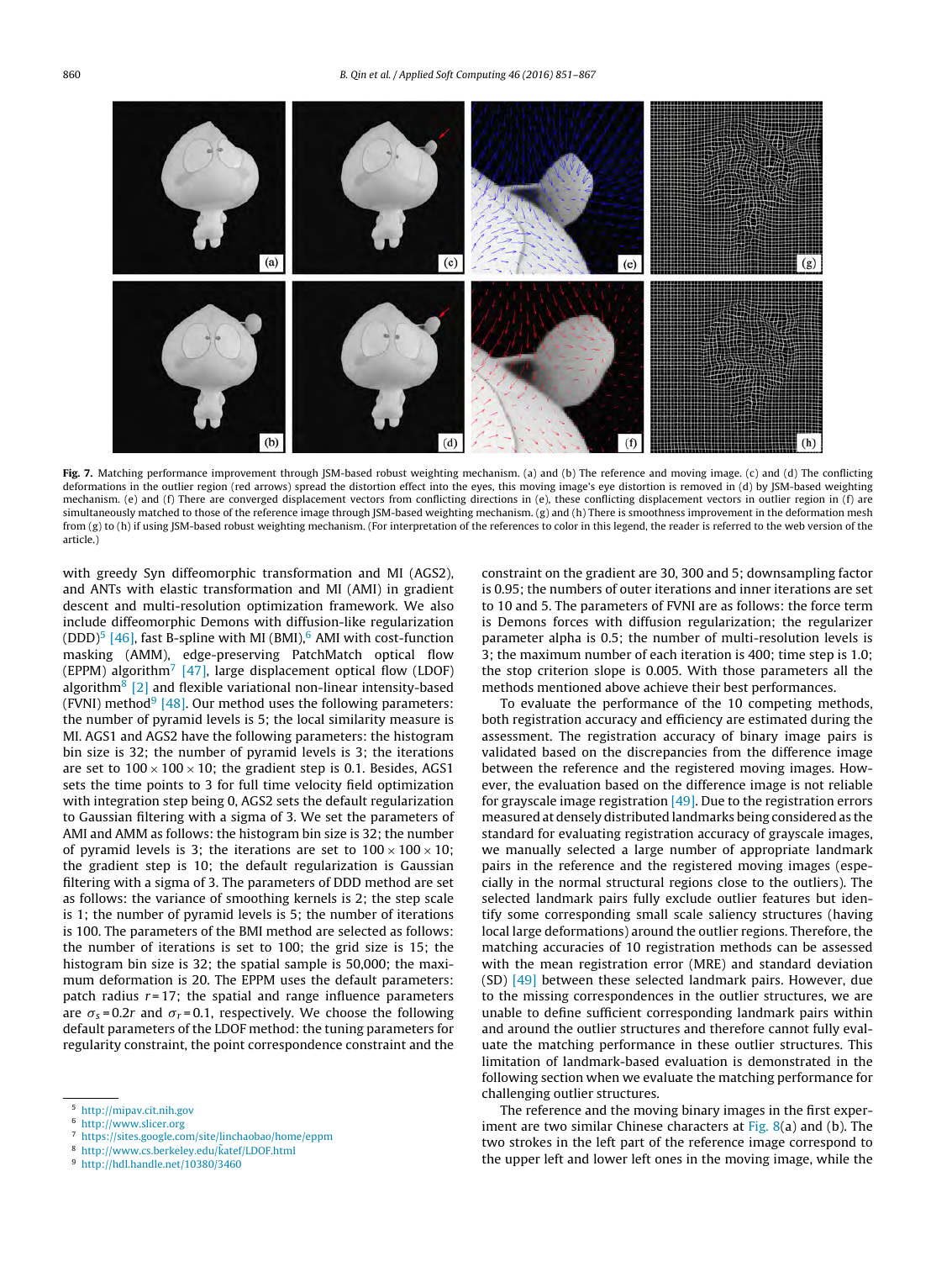<span id="page-10-0"></span>

Fig. 8. Chinese character image registration. Our method, AGS2 and the FVNI methods have clearly outperformed the other methods. (a) and (b) The reference and moving images, (c) ours, (d) AGS1, (e) AGS2, (f) AMI, (g) DDD, (h) BMI, (i) AMM, (j) EPPM, (k) LDOF, (l) FVNI. (For interpretation of the references to color in text, the reader is referred to the web version of the article.)



**Fig. 9.** Difference images of Chinese characters from the 10 matching results. (a) Ours, (b) AGS1, (c) AGS2, (d) AMI, (e) DDD, (f) BMI, (g) AMM, (h) EPPM, (i) LDOF, (j) FVNI.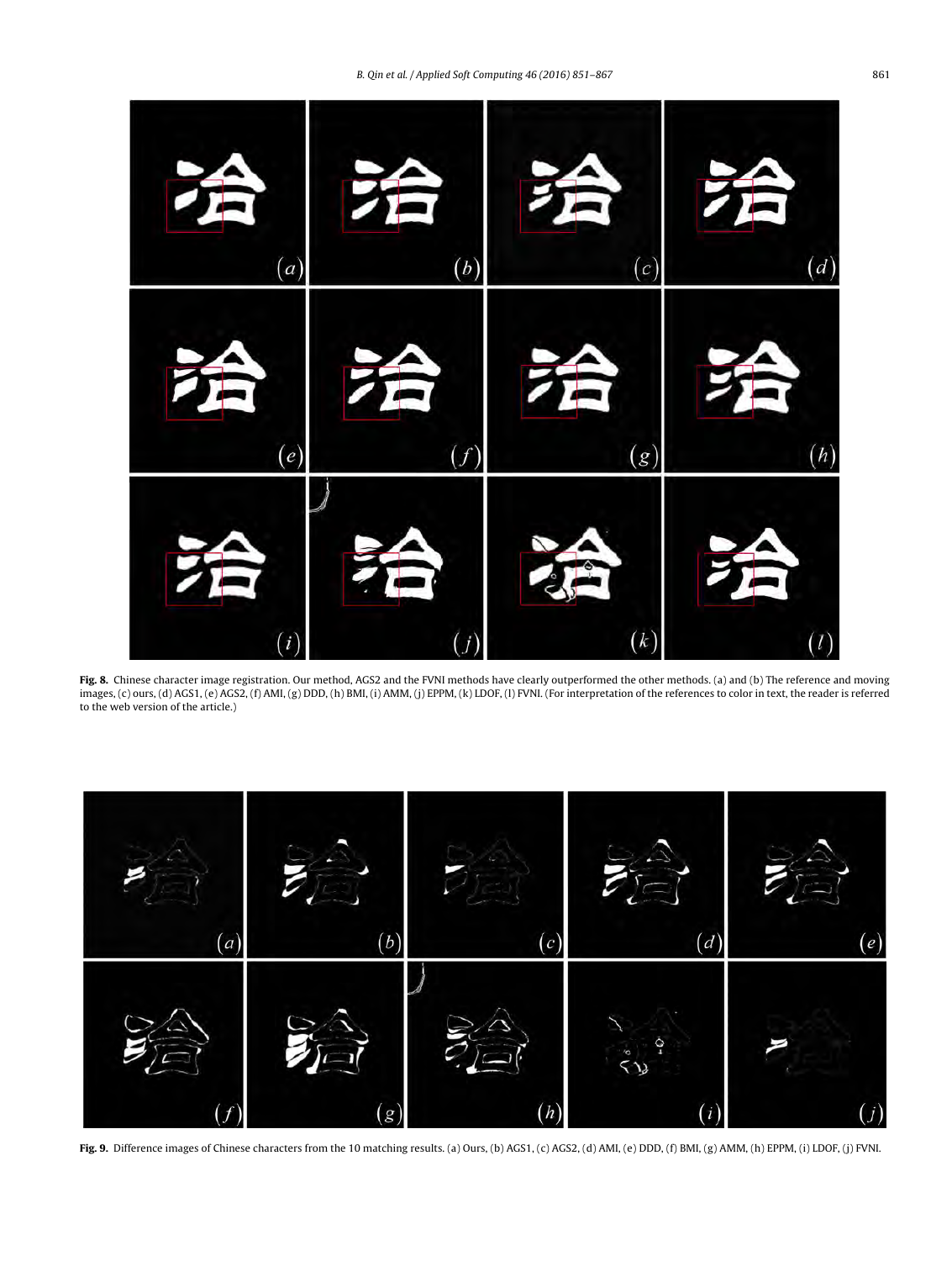<span id="page-11-0"></span>

**Fig. 10.** Masks and Landmark pairs for the images. (a) and (d) The black mask definitions for Chinese characters, Mickey, brain tumor and flower images. (e)–(g) The corresponding landmark pairs for Mickey, brain tumor and flower images in landmark-based registration error evaluation. (For interpretation of the references to color in text, the reader is referred to the web version of the article.)

middle stroke (outlier) in the left part of moving image has missing correspondence (see the red boxes in [Fig.](#page-10-0)  $8(a)$  and (b)). Moveover, the triangular and the rectangular openings at the right part of the character are narrowed. The local large deformations are apparent at lower left corner of the rectangular region and low right corner of the triangular region. Besides, the lower left stroke from southwest to northeast is lengthened with counter-clockwise rotation. [Fig.](#page-10-0)  $8(c)$ –(1) are the registered results of the 10 methods. The strokes at the left part and the corner regions of the two openings are locally deformed more or less in the 10 matched images. However, only our method, AGS2 and FVNI [\(Fig.](#page-10-0)  $8(c)$ , (e) and (1)) methods have clearly outperformed the other methods. The performance advantages of our approach, AGS2 and FVNI [\(Fig.](#page-10-0)  $9(a)$ , (c) and (j)) methods over other methods can be clearly validated from the difference images in [Fig.](#page-10-0) 9, where the smaller white regions in difference image mean the better structure matching performances. The matching results from the two large displacement optical flow methods EPPM and LDOF have changed the topology of moving image by removing the middle stroke inthe leftpart andintroducing some obvious artifacts in the characters at  $Fig. 8(i)$  $Fig. 8(i)$  and  $(k)$ .

Though the constrained cost-function masking has masked the middle stroke in moving image (see the mask definition in Fig. 10(a)), without robust scheme tackling missing correspondences and local large deformations simultaneously, the AMM method (Figs.  $8(i)$  and  $9(g)$ ) even performs a little worse than the AMI method (Figs.  $8(f)$  and  $9(d)$ ), especially in matching the local structural regions with local large deformations in [Fig.](#page-10-0)  $9(g)$ . It is clear from these 10 results that the proposed, AGS2 and FVNI methods have produced the satisfactory structure matching.

The second experiment involves aligning two grayscale Mickey images (Fig. [11\(a](#page-12-0)) and (b)) with an outlier doctoral in the moving image. Moreover, there are large deformations in Mickey's left thumb, left hand, right thumb (see the red boxes in Fig. [11\),](#page-12-0) right shoe and right button in Mickey's belly. Consequently, the visual and the subsequent landmark-based validations of the performances of these registration methods are largely dependent on the deformed results of these structures. Fig.  $11(c)$  $11(c)$ –(l) show that the proposed (Fig.  $11(c)$  $11(c)$ ) and FVNI (Fig.  $11(1)$ ) methods outperform the other methods by perfectly deforming the local structures to desired positions, though the FVNI method has introduced rounding image artifact (see the bottom red box in  $Fig. 11(1)$ ) around the right button in Mickey's belly. In contrast, the morphology of Mickey's left hand is changed by AGS1 (Fig. [11\(d](#page-12-0))), AGS2 (Fig. [11\(e](#page-12-0))), AMI (Fig.  $11(f)$  $11(f)$ ) and AMM (Fig.  $11(i)$  $11(i)$ ) methods. Mickey's left thumb, right shoe and right button in Fig.  $11(g)$  $11(g)$  have not deformed by DDD method. Mickey's left thumb has not deformed and the left palm become thicker in Fig. [11\(h](#page-12-0)) after BMI registration. In this experiment, though with the constrained cost-function masking for the doctoral hat (see the mask definition in Fig. 10(b)), AMM method has no improvement in matching local structures ( $Fig. 11(i)$  $Fig. 11(i)$  $Fig. 11(i)$ ). The EPPM method (Fig.  $11(i)$ ) produces poor matching results in the hands, hat, belly and tail of the Mickey compared to the LDOF method (Fig. [11\(k](#page-12-0))) which introduces undesired artifacts in right thumb and hat of the Mickey.

Another grayscale image registration is matching post- [\(Fig.](#page-13-0) 12(a)) and pre-operative ([Fig.](#page-13-0) 12(b)) brain tumor images. Brain tissue severely suppressed by tumor in the pre-operative image expands after tumor resection, which not only brings missing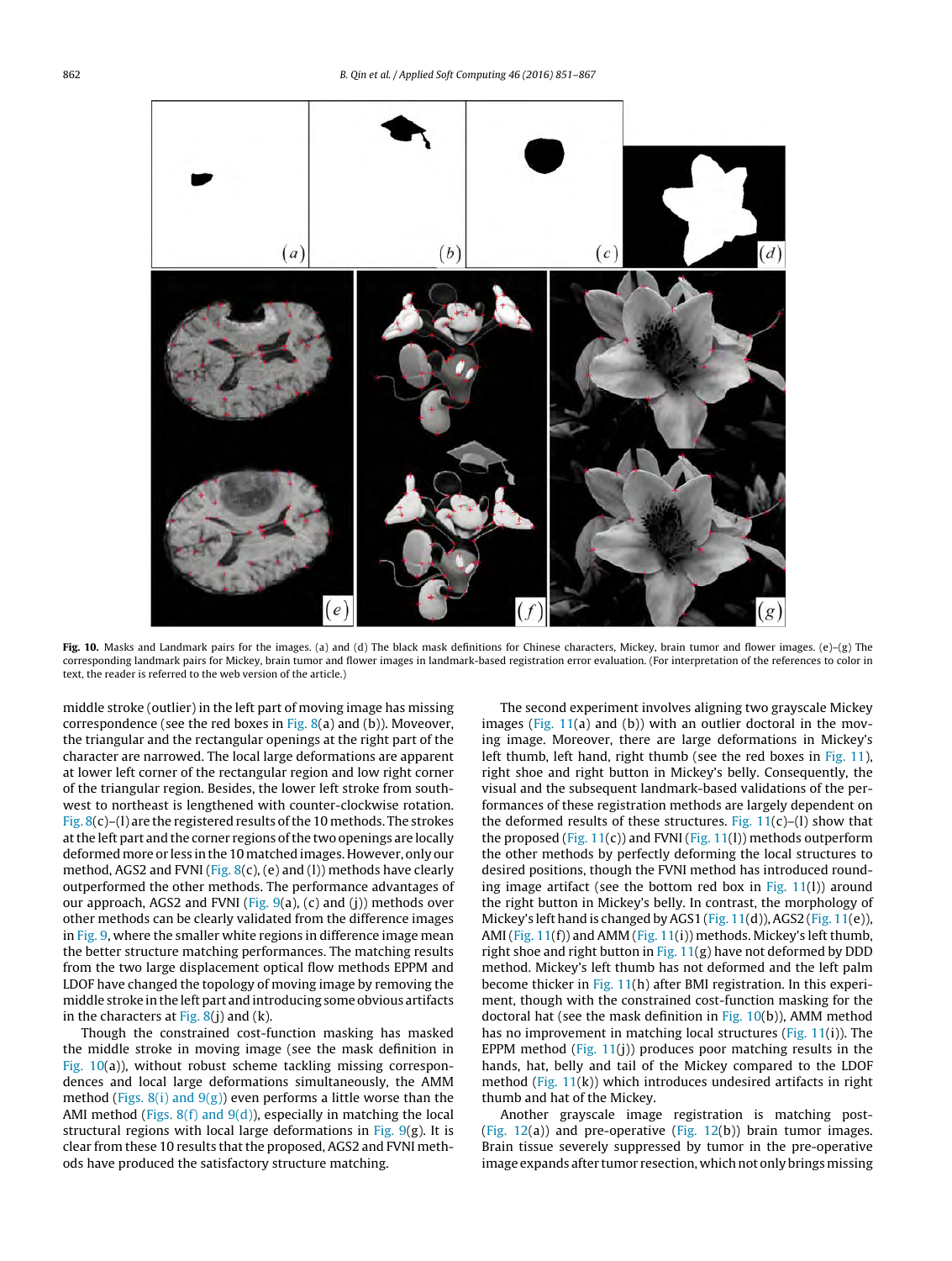<span id="page-12-0"></span>

**Fig. 11.** Mickey image registration. The proposed and FVNI methods outperform the other methods. (a) and (b) The reference and moving images, (c) ours, (d) AGS1, (e) AGS2, (f) AMI, (g) DDD, (h) BMI, (i) AMM, (j) EPPM, (k) LDOF, (l) FVNI. (For interpretation of the references to color in text, the reader is referred to the web version of the article.)

correspondences into the tumor region of the post-operative image but also incurs local large deformations that are caused by brain shift after tumor resection. A successful registered result of this case should smoothly deform the tumor region and surrounding preoperative brain tissues (see the red boxes in [Fig.](#page-13-0) 12) according to the post-operative image structures regardless of tumor resection. Visual inspection has revealed that the proposed and AMI methods (see Fig.  $12(c)$  $12(c)$  and (f)) apparently perform better than other methods. Because of the missing correspondences and local brain deformations in the tumor resection region, the intensity-based driving force along with the highly flexible deformation model in the AGS1, AGS2, FVNI (Fig.  $12(d)$  $12(d)$  and (e), (1)) methods have introduced an excessive deformation diffusion within tumor region and some non-smooth distortions across the tumor region boundaries (see the red boxes in Fig.  $12(d)$  $12(d)$  and (e), (1)). Meanwhile, the DDD, AMM and LDOF methods (Fig.  $12(g)$  $12(g)$ , (i) and (k)) produce insufficient contraction of tumor region while the high degree of freedom allowed by B-spline based free-form deformation in BMI method (Fig. [12\(h](#page-13-0))) has introduced an excessive shrinkage of the tumor regions. The EPPM (Fig.  $12(i)$ ) method obtains a big hole in normal brain tissue and bad topology changes within and around the tumor resection region. This visual valuation is further confirmed by landmark-based registration evaluation in the following section, though the landmark-based evaluation cannot fully reflect each method's real performance due to its incapability in defining

the corresponding landmark pairs within and around the tumor resection region.

A more challenging flower image registration is displayed in [Fig.](#page-14-0) 13, where the small scale stamen filament in the right part of the image is largely deformed while some buds behind the stamen filament of the moving image are disappeared in the reference image (see the top red boxes in  $Fig. 13$ ). Accurately matching small scale structures that have large deformations and missing correspondences is very difficult for nonrigid image registration and becomes the touchstone of an excellent structure matching method. Therefore, an ideal registration algorithm must accurately match not only the large petal(see the bottom red boxes) but also the small stamen filament while simultaneously keeping reasonable local deformation consistency in the spatial context. Among the 10 methods, only the proposed (Fig. [13\(c](#page-14-0))), FVNI (Fig. 13(1)) and AMM (Fig. [13\(i\)](#page-14-0), with the mask definition in Fig.  $10(d)$  $10(d)$ ) methods align not only the small scale stamen filament but also the large scale petals by computing their reasonable, smooth and accurate deformations. On the contrary, the AGS1 (Fig.  $13(d)$  $13(d)$ ) achieves excessive and nonsmooth deformations in the small scale stamen filament and large scale petals such that the stamen filament is crooked and a few edge parts of the petals are twisted and cocked up. These excessive deformations in the stamen filament and petals are also more or less visible in the registered results from the AGS2 (Fig.  $13(e)$  $13(e)$ ) and AMM [\(Fig.](#page-14-0)  $13(i)$ ) methods. The LDOF ([Fig.](#page-14-0)  $13(k)$ ) method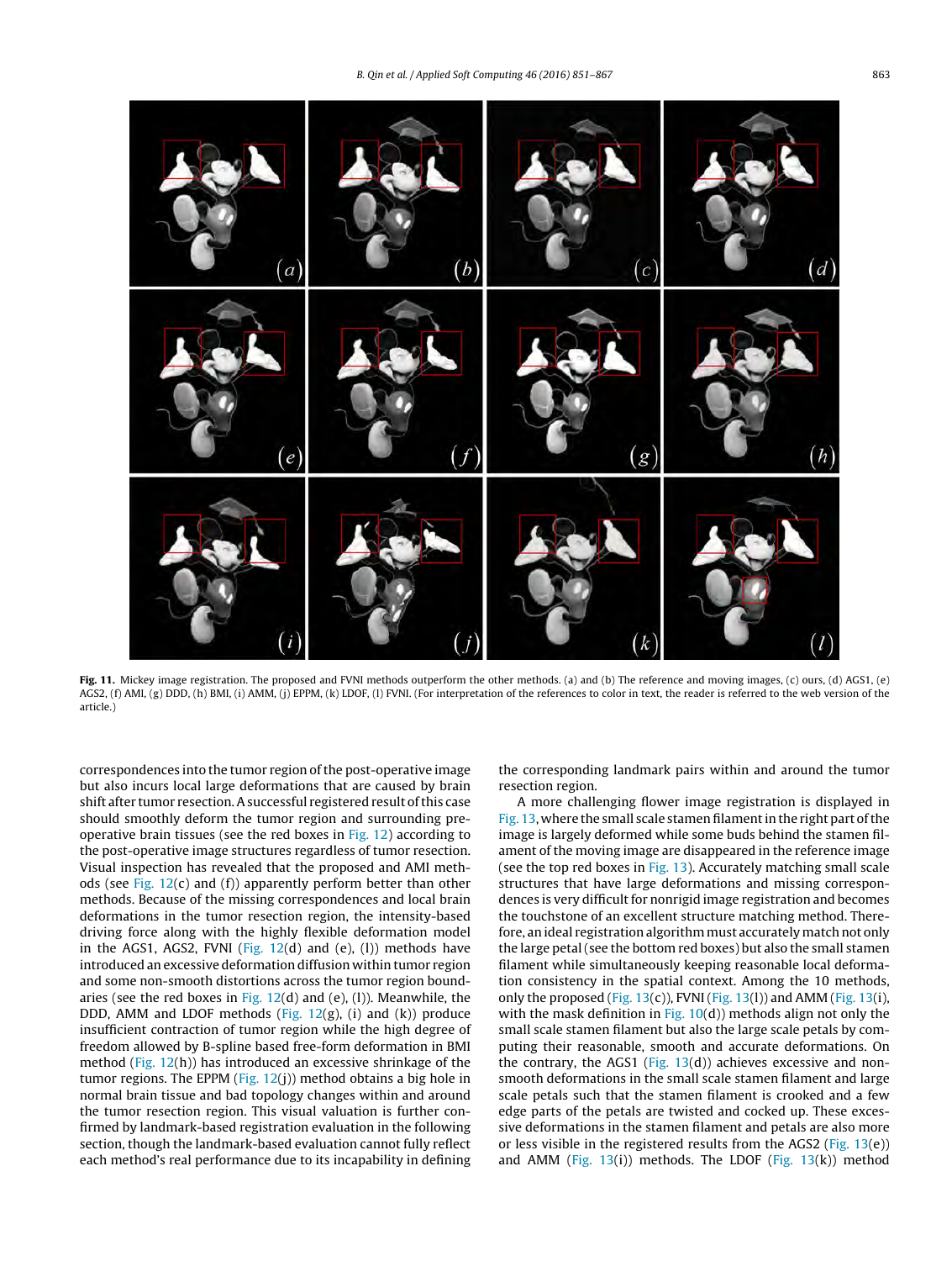<span id="page-13-0"></span>

**Fig. 12.** Brain tumor image registration. The proposed and AMI methods outperform other methods. (a) and (b) The reference and moving images, (c) ours, (d) AGS1, (e) AGS2, (f) AMI, (g) DDD, (h) BMI, (i) AMM, (j) EPPM, (k) LDOF, (l) FVNI. (For interpretation of the references to color in text, the reader is referred to the web version of the article.)

gets better deformations for most structures than the DDD and BMI methods (Fig.  $13(g)$  $13(g)$  and (h)), but also apparently introduces some artifacts in the petals of the registered moving image. The EPPM method (Fig. [13\(j](#page-14-0))) still produces bad topology change in the petals.

The MREs and SDs of the manually selected landmark pairs (Fig.  $10(e)$  $10(e)$ –(g)) for the 10 methods in the three grayscale image registration are listed in [Table](#page-14-0) 1. Because the EPPM method produced topology changes and complex artifacts in all three experiments such that we cannot find the corresponding landmarks in the deformed moving image, EPPM's registration errors are unavailable in [Table](#page-14-0) 1. The proposed and FVNI methods for the Mickey image matching achieve the smallest and second smallest registration errors of  $1.27 \pm 3.09$  and  $1.76 \pm 2.96$  pixels, respectively, while the registration errors of AGS1, AGS2, AMI, DDD, BMI, AMM, and LDOF methods are greater than or equal to  $1.87 \pm 3.11$  pixels. These landmark-based evaluation results are consistent with the above-mentioned visual evaluation results.

As for the brain images, the missing correspondences resulted from brain tumor resection prevent sufficient corresponding landmark definitions [\(Fig.](#page-11-0)  $10(f)$ ) in the tumor resection region. Based on the salient corresponding landmark pairs in the normal tissues, we find that the proposed, AGS2, AMI and FVNI methods have achieved sub-pixel registration accuracy with the registration errors of  $0.97 \pm 1.91$ ,  $0.83 \pm 0.61$ ,  $0.95 \pm 1.48$  and  $0.81 \pm 0.70$  pixels, respectively. Due to the landmark definition incapability in the

tumor resection region, the lowest and second lowest landmarkbased registration errors achieved by FVNI and AGS2 methods do not reflect these two methods' unacceptable deformation diffusion and non-smooth edge structure distortions in the tumor region and its boundary. However, these normal structure based registration errors provided by the FVNI and AGS2 suggest that these two excellent methods' perfect performances in matching normal structures in brain images. As for the flower image, the proposed and FVNI methods get the smallest and second smallest registration errors of  $1.14 \pm 2.96$  and  $1.21 \pm 1.69$  pixels, respectively, while the registration errors of other methods are greater than or equal to  $1.55 \pm 3.49$  pixels.

In average, the proposed method obtains almost the best performance in comparison with other methods for matching all these challenging structures with outliers. Although the AMI method in the brain tumor resection image registration has a slight advantage over the proposed method, this advantage is mainly due to the contributions from the high accuracies in matching normal structures allowed by AMI method. The proposed method achieves the excellent performance in matching all outlier structures from visual inspection, but the missing correspondences of landmarks in these outlier structures limit the landmark-based evaluation in reflecting the overall performances of the proposed and the other methods.

Besides our method, AGS2, FVNI and AMI have achieved better performances than other state-of-art methods in a few cases of matching Chinese character and three challenging outlier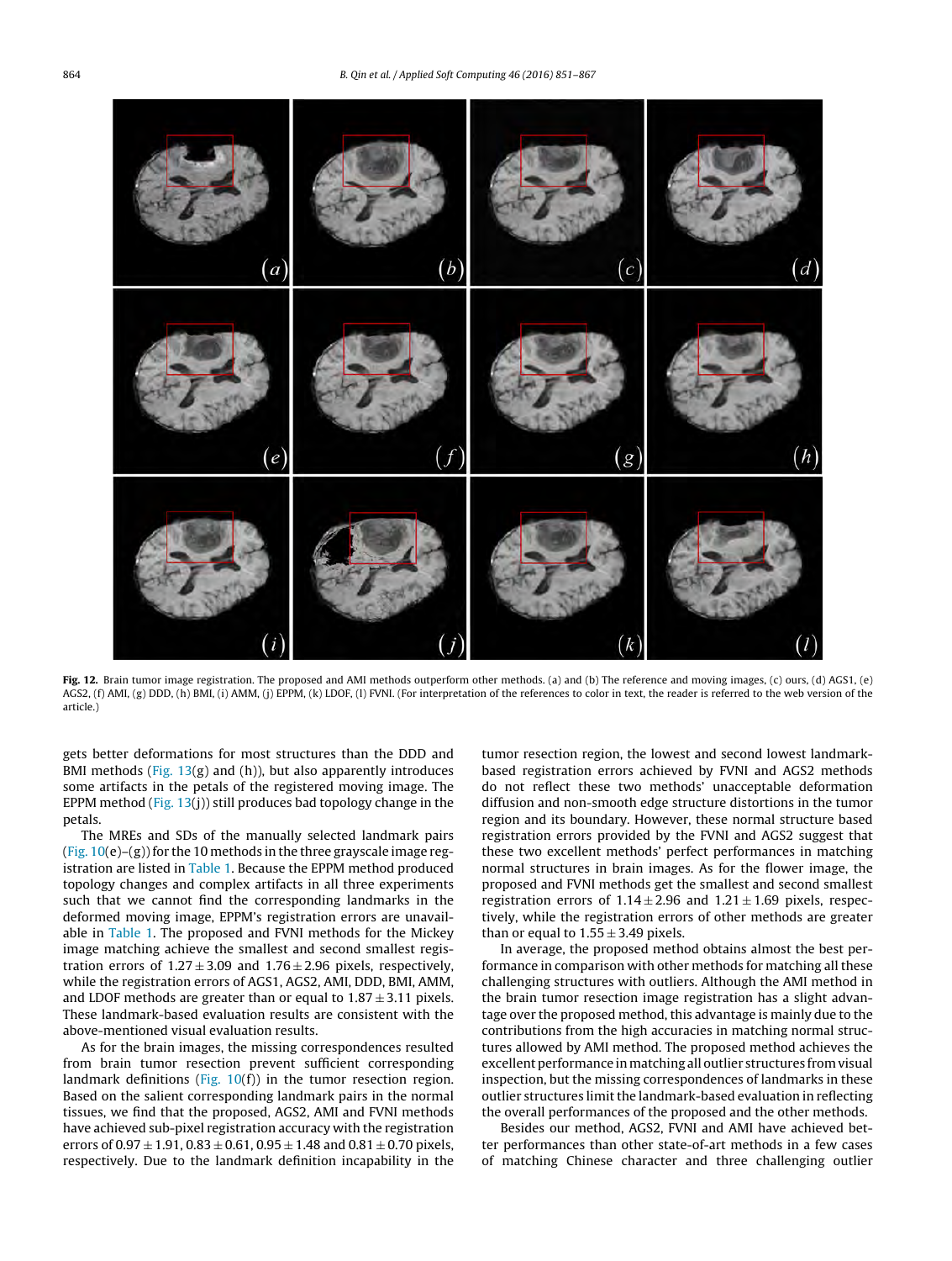<span id="page-14-0"></span>

**Fig. 13.** Flower image registration. The proposed, FVNI and AMM methods perform better than other methods. (a) and (b) The reference and moving images, (c) ours, (d) AGS1, (e) AGS2, (f) AMI, (g) DDD, (h) BMI, (i) AMM, (j) EPPM, (k) LDOF, (l) FVNI. (For interpretation of the references to color in text, the reader is referred to the web version of the article.)

structures. We try to analyze several factors that lead to the success of these four methods as follows: first, due to the transformation model with the similarity measure and the optimization strategy being three important components of nonrigid image registration, the high degree of freedom allowed by a deformation mechanism, such as the most flexible deformation model by defining a displacement vector to each pixel as used in our method and FVNI, the large deformation diffeomorphic metric matching (LDDMM) model as used in AGS1 and AGS2 and the B-spline based free from deformation (FFD) model as used in BMI, is assumed to be an important factor contributing to the high registration accuracy in matching challenging structures. However, the high degree of freedom in LDDMM model for AGS1 and AGS2 and FFD model for BMI method also can result in excessive deformations at our experiments because the global intensity-based energy minimization optimization can easily mislead the outlier structure matching. Second, the symmetric diffeomorphic setting in AGS2 and FVNI also contributes to the accuracy and robustness in outlier structure matching. The proposed method adopts one pixel displacement in each level of multi-resolution block matching to guarantee diffeomorphism condition. Generally, these diffeomorphic approaches prevent singularities from arising in the displacement field. A proper transformation model, which is of sufficient degrees of freedom but well regularized by the diffeomorphism or even the symmetric diffeomorphism design with regard to the two images, is the first choice for challenging outlier structure matching.

Third, the symmetric normalization feature as introduced in AGS2 has seemed to at least partly contribute to its accuracy and robustness in matching Chinese character. Specifically, in the binary structure matching with missing correspondences and local large deformations, where two binary images have obvious intensity contrast between the white Chinese character and black background, AGS2 has best accuracies in matching the normal regions (the lower left stroke in [Fig.](#page-10-0)  $8(e)$ ) and in the immediately neighboring abnormal regions. This is perhaps due to the symmetric normalization setting, which deforms both images to "hidden middle template" between the two images. That is, a difficult problem of minimizing the full distance (dissimilaritymeasure) between the two challenging images is decoupled into two relatively simpler subproblems that minimize the half distances between either image and the hidden middle template. Fourth, the same non-parametric variational scheme, which defines the registration problem as finding a parametrizing velocity fields within multi-resolution gradient descent optimization, implemented in AGS2, FVNI and AMI can be an advantageous factors for these methods' success in matching challenging structures. Future research should explore in detail the advantage of this non-parametric variational registration scheme for the challenging structure matching with outliers.

At last, the outlier structures with both missing correspondences and local large deformations introduce significant challenges for the state-of-art nonrigid image registration.

#### **Table 1**

Registration errors (Mean + SD) of the 10 methods for the three grayscale image registrations. Due to the landmarks' missing correspondences in the outlier structures, only the boldface registration errors represent the real excellent performance metrics that are in complete agreement with the visual evaluation.

| Method           | Mickey          | Brain         | Flower          | Method      | Mickey          | Brain           | Flower          |
|------------------|-----------------|---------------|-----------------|-------------|-----------------|-----------------|-----------------|
| Ours             | $1.27 + 3.09$   | $0.97 + 1.91$ | $1.14 + 2.96$   | BMI         | $3.23 + 5.51$   | $115 + 189$     | $4.42 + 5.65$   |
| AGS1             | $1.87 + 3.11$   | $1.04 + 0.89$ | $3.24 + 3.85$   | AMM         | $12.03 + 14.80$ | $1.16 + 1.99$   | $1.55 + 3.49$   |
| AGS <sub>2</sub> | $1.98 + 3.32$   | $0.83 + 0.61$ | $1.77 + 3.42$   | <b>EPPM</b> | -               | -               |                 |
| AMI              | $2.35 + 3.79$   | $0.95 + 1.48$ | $2.4 + 3.4$     | LDOF        | $3.55 + 3.21$   | $1.97 + 1.93$   | $2.72 + 2.35$   |
| <b>DDD</b>       | $6.07 \pm 5.93$ | $1.60 + 3.08$ | $8.38 \pm 8.82$ | <b>FVNI</b> | $1.76 + 2.96$   | $0.81 \pm 0.70$ | $1.21 \pm 1.69$ |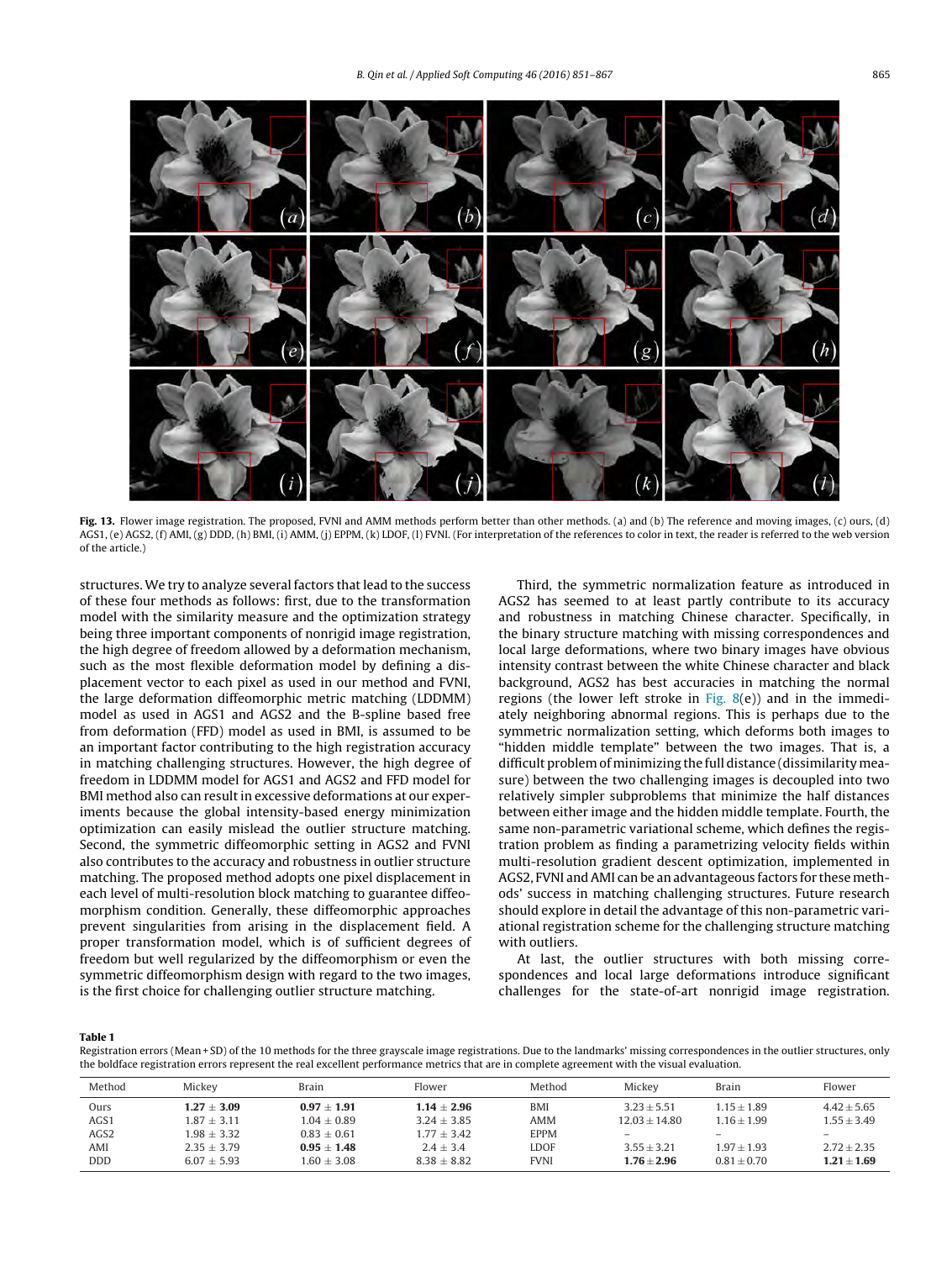<span id="page-15-0"></span>

| Computation runtime in seconds for the 10 registration methods (Inter(R) Core(TM) i5-4460 Quad-Core 3.2 GHz CPU, RAM 4.0 GB). |
|-------------------------------------------------------------------------------------------------------------------------------|
|-------------------------------------------------------------------------------------------------------------------------------|

| Cases | Ours  | AGS1   | AGS2  | AMI   | <b>DDD</b> | <b>BMI</b> | AMM   | <b>EPPM</b> | LDOF  | FVNI |
|-------|-------|--------|-------|-------|------------|------------|-------|-------------|-------|------|
|       | 7.67  | 3563   | 30.67 | 13.99 | 4.42       | 11.41      | 13.99 | 0.79        | 41.23 | 4.02 |
| ∼     | 18.83 | 3521.5 | 54.64 | 21.52 | 4.99       | 16.14      | 17.29 | 0.90        | 55    | 2.99 |
|       | 35.86 | 3761.5 | 33.88 | 15.69 | 8.97       | 32         | 14.94 | 0.90        | 84.43 | 4.53 |
|       | 14.67 | 3271.3 | 26.16 | 8.56  | 4.08       | 30.57      | 2.85  | 0.74        | 68.48 | 2.82 |

Presently, the state-of-art nonrigid registration methods do not explore the consistencies which exist in the normal structures and their local deformations surrounding the outlier regions. For example, simply excluding the outlier structures in minimization of cost function between the images by AMM's cost function masking strategy is not enough to accurately match local saliency structures with missing correspondences and local large deformations. However, the structures and their deformations' consistencies are fully explored by kernel regression of local deformation fields in the proposed method to boost the structure matching performance.

Table 2 lists the computation time needed for the 10 algorithms at the four image registrations, where the image resolution of case 1–3 is 372  $\times$  392 pixels, and that of case 4 is 384  $\times$  288 pixels. All the 10 methods are operated on a PC of Intel Core i5-4460 Quad-Core 3.2 GHz CPU with 4 GB memory.

# **4. Conclusion and discussion**

In this paper, we compute saliency map of each image based on the dissimilarity between neighboring local structure tensors to indicate the local saliency structure distribution, and propose new JSM to describe the matching degree between the two saliency maps at every pixel pair in the overlapping regions of the two images. The JSM guides the local adaptive kernel regression for the dense deformation field reconstruction in accurately matching local structures while suppressing outlier effects in the nonrigid image registration. The proposed method also makes the regression kernel not only locally adaptive to the JSSs in the two images but also to reference image's saliency structures. These strategies enhance the proposed algorithm in achieving the accuracy and robustness of structure matching with missing correspondences and local large deformations.

Nevertheless, there are still some issues that need to be further addressed in our future work. Firstly, the local scale of regression kernel in Section [2.3](#page-4-0) is set as a constant value (1.5) for the sake of simplicity at each anisotropic Gaussian kernel. As shown in some registered results, however, the deformations of some small scale structures (such as the eyes in the doll image at [Fig.](#page-9-0) 7) are affected somewhat badly by the deformations of the surrounding large scale structures. This situation is caused by the unchangeable local scales. Indeed, the local scale (the width of kernel) controls the number of discrete displacement vectors contributing to the reconstruction of dense deformation vectors. Therefore, the choice of local scale significantly affects the final registration result. A self-adjustable local scale according to the local structure properties is expected to automatically adjust the number of discrete displacement vectors participating in the deformation reconstruction. To the best of our knowledge, almost no attention has been paid on the selfadjustable local scale for nonrigid image registration during the last decade.

Secondly, as for the symmetric diffeomorphism of nonrigid image registration [\[45,48\],](#page-16-0) the missing correspondences and local large deformations make it unrealistic for nonrigid registration method enforcing the symmetric diffeomorphic local structure matching. Meanwhile, our current work uses the full information from reference image's structure to guide the anisotropic kernel design in kernel regression, which prevents the symmetric

diffeomorphic registration strategy in our work. However, symmetry is desired for estimating the distance between reference and moving structures in the two images and makes results independent of arbitrary decisions about which image is "reference" or "moving". However, we can initialize our method with some symmetric diffeomorphic registration algorithms to find the local structure's optimal symmetric diffeomorphic matching for the subsequent JSS adaptive kernel regression.

At last, further experimental researches are required to give thorough tests on 3D structure matching. At present, the objective and rigorous evaluation of 3D structure matching performance was hampered by the absence of public appropriate reference standard 3D image data sets. Though there are two public 3D image data DIR-Lab  $[50]^{10}$  and POPI  $[51]$ ,<sup>11</sup> both of them cannot meet the following two challenges. The desired reference 3D image data to test 3D structure matching should reflect the two major challenges: (1) presenting the outlier structures with both missing correspondences and local large deformations; (2) having expert-defined corresponding structural landmarks in these image data sets, with repeat structure matching performed by multiple observers to estimate the spatial variance in feature identification.

# **Acknowledgments**

This work was supported by the National Natural Science Foundation of China (61271320 and 60872102). The authors would like to thank Eduardo Suarez, Rafael Nebot for creating the block matching framework and all authors for opening source codes used in the experimental comparison in this work. The authors thank the open source ANTs project, MIPAV, Diffeomorphic Demons, 3D Slicer and ITK [\(http://www.itk.org/](http://www.itk.org/)) project. The authors would like to thank Zeshan Fu for his evaluation work. We are thankful to the anonymous reviewers for their valuable comments that greatly helped to improve this paper.

#### **References**

- [1] [A.](http://refhub.elsevier.com/S1568-4946(15)00675-4/sbref0005) [Sotiras,](http://refhub.elsevier.com/S1568-4946(15)00675-4/sbref0005) [C.](http://refhub.elsevier.com/S1568-4946(15)00675-4/sbref0005) [Davatzikos,](http://refhub.elsevier.com/S1568-4946(15)00675-4/sbref0005) [N.](http://refhub.elsevier.com/S1568-4946(15)00675-4/sbref0005) [Paragios,](http://refhub.elsevier.com/S1568-4946(15)00675-4/sbref0005) [Deformable](http://refhub.elsevier.com/S1568-4946(15)00675-4/sbref0005) [image](http://refhub.elsevier.com/S1568-4946(15)00675-4/sbref0005) [registration:](http://refhub.elsevier.com/S1568-4946(15)00675-4/sbref0005) [a](http://refhub.elsevier.com/S1568-4946(15)00675-4/sbref0005) [survey,](http://refhub.elsevier.com/S1568-4946(15)00675-4/sbref0005) [IEEE](http://refhub.elsevier.com/S1568-4946(15)00675-4/sbref0005) [Trans.](http://refhub.elsevier.com/S1568-4946(15)00675-4/sbref0005) [Med.](http://refhub.elsevier.com/S1568-4946(15)00675-4/sbref0005) [Imag.](http://refhub.elsevier.com/S1568-4946(15)00675-4/sbref0005) [32](http://refhub.elsevier.com/S1568-4946(15)00675-4/sbref0005) [\(7\)](http://refhub.elsevier.com/S1568-4946(15)00675-4/sbref0005) [\(2013\)](http://refhub.elsevier.com/S1568-4946(15)00675-4/sbref0005) [1153](http://refhub.elsevier.com/S1568-4946(15)00675-4/sbref0005)–[1190.](http://refhub.elsevier.com/S1568-4946(15)00675-4/sbref0005)
- [2] [T.](http://refhub.elsevier.com/S1568-4946(15)00675-4/sbref0010) [Brox,](http://refhub.elsevier.com/S1568-4946(15)00675-4/sbref0010) [J.](http://refhub.elsevier.com/S1568-4946(15)00675-4/sbref0010) [Malik,](http://refhub.elsevier.com/S1568-4946(15)00675-4/sbref0010) [Large](http://refhub.elsevier.com/S1568-4946(15)00675-4/sbref0010) [displacement](http://refhub.elsevier.com/S1568-4946(15)00675-4/sbref0010) [optical](http://refhub.elsevier.com/S1568-4946(15)00675-4/sbref0010) [flow:](http://refhub.elsevier.com/S1568-4946(15)00675-4/sbref0010) [descriptor](http://refhub.elsevier.com/S1568-4946(15)00675-4/sbref0010) [matching](http://refhub.elsevier.com/S1568-4946(15)00675-4/sbref0010) [in](http://refhub.elsevier.com/S1568-4946(15)00675-4/sbref0010) [vari](http://refhub.elsevier.com/S1568-4946(15)00675-4/sbref0010)[ational](http://refhub.elsevier.com/S1568-4946(15)00675-4/sbref0010) [motion](http://refhub.elsevier.com/S1568-4946(15)00675-4/sbref0010) [estimation,](http://refhub.elsevier.com/S1568-4946(15)00675-4/sbref0010) [IEEE](http://refhub.elsevier.com/S1568-4946(15)00675-4/sbref0010) [Trans.](http://refhub.elsevier.com/S1568-4946(15)00675-4/sbref0010) [Pattern](http://refhub.elsevier.com/S1568-4946(15)00675-4/sbref0010) [Anal.](http://refhub.elsevier.com/S1568-4946(15)00675-4/sbref0010) [Mach.](http://refhub.elsevier.com/S1568-4946(15)00675-4/sbref0010) [Intel.](http://refhub.elsevier.com/S1568-4946(15)00675-4/sbref0010) [33](http://refhub.elsevier.com/S1568-4946(15)00675-4/sbref0010) [\(3\)](http://refhub.elsevier.com/S1568-4946(15)00675-4/sbref0010) [\(2011\)](http://refhub.elsevier.com/S1568-4946(15)00675-4/sbref0010) [500–513.](http://refhub.elsevier.com/S1568-4946(15)00675-4/sbref0010)
- [3] [H.](http://refhub.elsevier.com/S1568-4946(15)00675-4/sbref0015) [Chui,](http://refhub.elsevier.com/S1568-4946(15)00675-4/sbref0015) [A.](http://refhub.elsevier.com/S1568-4946(15)00675-4/sbref0015) [Rangarajan,](http://refhub.elsevier.com/S1568-4946(15)00675-4/sbref0015) [A](http://refhub.elsevier.com/S1568-4946(15)00675-4/sbref0015) [new](http://refhub.elsevier.com/S1568-4946(15)00675-4/sbref0015) [point](http://refhub.elsevier.com/S1568-4946(15)00675-4/sbref0015) [matching](http://refhub.elsevier.com/S1568-4946(15)00675-4/sbref0015) [algorithm](http://refhub.elsevier.com/S1568-4946(15)00675-4/sbref0015) [for](http://refhub.elsevier.com/S1568-4946(15)00675-4/sbref0015) [non-rigid](http://refhub.elsevier.com/S1568-4946(15)00675-4/sbref0015) [registra](http://refhub.elsevier.com/S1568-4946(15)00675-4/sbref0015)[tion,](http://refhub.elsevier.com/S1568-4946(15)00675-4/sbref0015) [Comput.](http://refhub.elsevier.com/S1568-4946(15)00675-4/sbref0015) [Vis.](http://refhub.elsevier.com/S1568-4946(15)00675-4/sbref0015) [Image](http://refhub.elsevier.com/S1568-4946(15)00675-4/sbref0015) [Underst.](http://refhub.elsevier.com/S1568-4946(15)00675-4/sbref0015) [89](http://refhub.elsevier.com/S1568-4946(15)00675-4/sbref0015) [\(2-3\)](http://refhub.elsevier.com/S1568-4946(15)00675-4/sbref0015) [\(2003\)](http://refhub.elsevier.com/S1568-4946(15)00675-4/sbref0015) [114](http://refhub.elsevier.com/S1568-4946(15)00675-4/sbref0015)–[141.](http://refhub.elsevier.com/S1568-4946(15)00675-4/sbref0015)
- [4] [Y.](http://refhub.elsevier.com/S1568-4946(15)00675-4/sbref0020) [Zheng,](http://refhub.elsevier.com/S1568-4946(15)00675-4/sbref0020) [E.](http://refhub.elsevier.com/S1568-4946(15)00675-4/sbref0020) [Daniel,](http://refhub.elsevier.com/S1568-4946(15)00675-4/sbref0020) [A.A.](http://refhub.elsevier.com/S1568-4946(15)00675-4/sbref0020) [Hunter](http://refhub.elsevier.com/S1568-4946(15)00675-4/sbref0020) [III,](http://refhub.elsevier.com/S1568-4946(15)00675-4/sbref0020) [R.](http://refhub.elsevier.com/S1568-4946(15)00675-4/sbref0020) [Xiao,](http://refhub.elsevier.com/S1568-4946(15)00675-4/sbref0020) [J.](http://refhub.elsevier.com/S1568-4946(15)00675-4/sbref0020) [Gao,](http://refhub.elsevier.com/S1568-4946(15)00675-4/sbref0020) [H.](http://refhub.elsevier.com/S1568-4946(15)00675-4/sbref0020) [Li,](http://refhub.elsevier.com/S1568-4946(15)00675-4/sbref0020) [M.G.](http://refhub.elsevier.com/S1568-4946(15)00675-4/sbref0020) [Maguire,](http://refhub.elsevier.com/S1568-4946(15)00675-4/sbref0020) [D.H.](http://refhub.elsevier.com/S1568-4946(15)00675-4/sbref0020) [Brainard,](http://refhub.elsevier.com/S1568-4946(15)00675-4/sbref0020) [J.C.](http://refhub.elsevier.com/S1568-4946(15)00675-4/sbref0020) [Gee,](http://refhub.elsevier.com/S1568-4946(15)00675-4/sbref0020) [Landmark](http://refhub.elsevier.com/S1568-4946(15)00675-4/sbref0020) [matching](http://refhub.elsevier.com/S1568-4946(15)00675-4/sbref0020) [based](http://refhub.elsevier.com/S1568-4946(15)00675-4/sbref0020) [retinal](http://refhub.elsevier.com/S1568-4946(15)00675-4/sbref0020) [image](http://refhub.elsevier.com/S1568-4946(15)00675-4/sbref0020) [alignment](http://refhub.elsevier.com/S1568-4946(15)00675-4/sbref0020) [by](http://refhub.elsevier.com/S1568-4946(15)00675-4/sbref0020) [enfor](http://refhub.elsevier.com/S1568-4946(15)00675-4/sbref0020)[cing](http://refhub.elsevier.com/S1568-4946(15)00675-4/sbref0020) [sparsity](http://refhub.elsevier.com/S1568-4946(15)00675-4/sbref0020) [in](http://refhub.elsevier.com/S1568-4946(15)00675-4/sbref0020) [correspondence](http://refhub.elsevier.com/S1568-4946(15)00675-4/sbref0020) [matrix,](http://refhub.elsevier.com/S1568-4946(15)00675-4/sbref0020) [Med.](http://refhub.elsevier.com/S1568-4946(15)00675-4/sbref0020) [Image](http://refhub.elsevier.com/S1568-4946(15)00675-4/sbref0020) [Anal.](http://refhub.elsevier.com/S1568-4946(15)00675-4/sbref0020) [18](http://refhub.elsevier.com/S1568-4946(15)00675-4/sbref0020) [\(2014\)](http://refhub.elsevier.com/S1568-4946(15)00675-4/sbref0020) [903–913.](http://refhub.elsevier.com/S1568-4946(15)00675-4/sbref0020)
- [5] [X.](http://refhub.elsevier.com/S1568-4946(15)00675-4/sbref0025) [Yang,](http://refhub.elsevier.com/S1568-4946(15)00675-4/sbref0025) [J.](http://refhub.elsevier.com/S1568-4946(15)00675-4/sbref0025) [Pei,](http://refhub.elsevier.com/S1568-4946(15)00675-4/sbref0025) [J.](http://refhub.elsevier.com/S1568-4946(15)00675-4/sbref0025) [Shi,](http://refhub.elsevier.com/S1568-4946(15)00675-4/sbref0025) [Inverse](http://refhub.elsevier.com/S1568-4946(15)00675-4/sbref0025) [consistent](http://refhub.elsevier.com/S1568-4946(15)00675-4/sbref0025) [non-rigid](http://refhub.elsevier.com/S1568-4946(15)00675-4/sbref0025) [image](http://refhub.elsevier.com/S1568-4946(15)00675-4/sbref0025) [registration](http://refhub.elsevier.com/S1568-4946(15)00675-4/sbref0025) [based](http://refhub.elsevier.com/S1568-4946(15)00675-4/sbref0025) [on](http://refhub.elsevier.com/S1568-4946(15)00675-4/sbref0025) [robust](http://refhub.elsevier.com/S1568-4946(15)00675-4/sbref0025) [point](http://refhub.elsevier.com/S1568-4946(15)00675-4/sbref0025) [set](http://refhub.elsevier.com/S1568-4946(15)00675-4/sbref0025) [matching,](http://refhub.elsevier.com/S1568-4946(15)00675-4/sbref0025) [Biomed.](http://refhub.elsevier.com/S1568-4946(15)00675-4/sbref0025) [Eng.](http://refhub.elsevier.com/S1568-4946(15)00675-4/sbref0025) [Online](http://refhub.elsevier.com/S1568-4946(15)00675-4/sbref0025) [13](http://refhub.elsevier.com/S1568-4946(15)00675-4/sbref0025) [\(Suppl](http://refhub.elsevier.com/S1568-4946(15)00675-4/sbref0025) [2\)](http://refhub.elsevier.com/S1568-4946(15)00675-4/sbref0025) [\(2014\)](http://refhub.elsevier.com/S1568-4946(15)00675-4/sbref0025) [S2.](http://refhub.elsevier.com/S1568-4946(15)00675-4/sbref0025)
- [6] [A.](http://refhub.elsevier.com/S1568-4946(15)00675-4/sbref0030) [Myronenko,](http://refhub.elsevier.com/S1568-4946(15)00675-4/sbref0030) [X.](http://refhub.elsevier.com/S1568-4946(15)00675-4/sbref0030) [Song,](http://refhub.elsevier.com/S1568-4946(15)00675-4/sbref0030) [Point](http://refhub.elsevier.com/S1568-4946(15)00675-4/sbref0030) [set](http://refhub.elsevier.com/S1568-4946(15)00675-4/sbref0030) [registration:](http://refhub.elsevier.com/S1568-4946(15)00675-4/sbref0030) [coherent](http://refhub.elsevier.com/S1568-4946(15)00675-4/sbref0030) [point](http://refhub.elsevier.com/S1568-4946(15)00675-4/sbref0030) [drift,](http://refhub.elsevier.com/S1568-4946(15)00675-4/sbref0030) [IEEE](http://refhub.elsevier.com/S1568-4946(15)00675-4/sbref0030) [Trans.](http://refhub.elsevier.com/S1568-4946(15)00675-4/sbref0030) [Pattern](http://refhub.elsevier.com/S1568-4946(15)00675-4/sbref0030) [Anal.](http://refhub.elsevier.com/S1568-4946(15)00675-4/sbref0030) [Mach.](http://refhub.elsevier.com/S1568-4946(15)00675-4/sbref0030) [Intell.](http://refhub.elsevier.com/S1568-4946(15)00675-4/sbref0030) [32](http://refhub.elsevier.com/S1568-4946(15)00675-4/sbref0030) [\(2010\)](http://refhub.elsevier.com/S1568-4946(15)00675-4/sbref0030) [2262–2275.](http://refhub.elsevier.com/S1568-4946(15)00675-4/sbref0030)
- [7] [S.](http://refhub.elsevier.com/S1568-4946(15)00675-4/sbref0035) [Sousa,](http://refhub.elsevier.com/S1568-4946(15)00675-4/sbref0035) [W.G.](http://refhub.elsevier.com/S1568-4946(15)00675-4/sbref0035) [Kropatsch,](http://refhub.elsevier.com/S1568-4946(15)00675-4/sbref0035) [Graph-based](http://refhub.elsevier.com/S1568-4946(15)00675-4/sbref0035) [point](http://refhub.elsevier.com/S1568-4946(15)00675-4/sbref0035) [drift:](http://refhub.elsevier.com/S1568-4946(15)00675-4/sbref0035) [graph](http://refhub.elsevier.com/S1568-4946(15)00675-4/sbref0035) [centrality](http://refhub.elsevier.com/S1568-4946(15)00675-4/sbref0035) [on](http://refhub.elsevier.com/S1568-4946(15)00675-4/sbref0035) [the](http://refhub.elsevier.com/S1568-4946(15)00675-4/sbref0035) [reg](http://refhub.elsevier.com/S1568-4946(15)00675-4/sbref0035)[istration](http://refhub.elsevier.com/S1568-4946(15)00675-4/sbref0035) [of](http://refhub.elsevier.com/S1568-4946(15)00675-4/sbref0035) [point-sets,](http://refhub.elsevier.com/S1568-4946(15)00675-4/sbref0035) [Pattern](http://refhub.elsevier.com/S1568-4946(15)00675-4/sbref0035) [Recognit.](http://refhub.elsevier.com/S1568-4946(15)00675-4/sbref0035) [48](http://refhub.elsevier.com/S1568-4946(15)00675-4/sbref0035) [\(2015\)](http://refhub.elsevier.com/S1568-4946(15)00675-4/sbref0035) [368–379.](http://refhub.elsevier.com/S1568-4946(15)00675-4/sbref0035)
- [Q.](http://refhub.elsevier.com/S1568-4946(15)00675-4/sbref0040) [Sang,](http://refhub.elsevier.com/S1568-4946(15)00675-4/sbref0040) [J.](http://refhub.elsevier.com/S1568-4946(15)00675-4/sbref0040) [Zhang,](http://refhub.elsevier.com/S1568-4946(15)00675-4/sbref0040) [Z.](http://refhub.elsevier.com/S1568-4946(15)00675-4/sbref0040) [Yu,](http://refhub.elsevier.com/S1568-4946(15)00675-4/sbref0040) [Robust](http://refhub.elsevier.com/S1568-4946(15)00675-4/sbref0040) [non-rigid](http://refhub.elsevier.com/S1568-4946(15)00675-4/sbref0040) [point](http://refhub.elsevier.com/S1568-4946(15)00675-4/sbref0040) [registration](http://refhub.elsevier.com/S1568-4946(15)00675-4/sbref0040) [based](http://refhub.elsevier.com/S1568-4946(15)00675-4/sbref0040) [on](http://refhub.elsevier.com/S1568-4946(15)00675-4/sbref0040) [feature](http://refhub.elsevier.com/S1568-4946(15)00675-4/sbref0040)[dependant](http://refhub.elsevier.com/S1568-4946(15)00675-4/sbref0040) [finite](http://refhub.elsevier.com/S1568-4946(15)00675-4/sbref0040) [mixture](http://refhub.elsevier.com/S1568-4946(15)00675-4/sbref0040) [model,](http://refhub.elsevier.com/S1568-4946(15)00675-4/sbref0040) [Pattern](http://refhub.elsevier.com/S1568-4946(15)00675-4/sbref0040) [Recognit.](http://refhub.elsevier.com/S1568-4946(15)00675-4/sbref0040) [Lett.](http://refhub.elsevier.com/S1568-4946(15)00675-4/sbref0040) [34](http://refhub.elsevier.com/S1568-4946(15)00675-4/sbref0040) [\(2013\)](http://refhub.elsevier.com/S1568-4946(15)00675-4/sbref0040) [1557–1565.](http://refhub.elsevier.com/S1568-4946(15)00675-4/sbref0040)
- [9] [Y.](http://refhub.elsevier.com/S1568-4946(15)00675-4/sbref0045) [Ou,](http://refhub.elsevier.com/S1568-4946(15)00675-4/sbref0045) [C.](http://refhub.elsevier.com/S1568-4946(15)00675-4/sbref0045) [Davatzikos,](http://refhub.elsevier.com/S1568-4946(15)00675-4/sbref0045) [DRAMMS:](http://refhub.elsevier.com/S1568-4946(15)00675-4/sbref0045) [Deformable](http://refhub.elsevier.com/S1568-4946(15)00675-4/sbref0045) Registration Via Attribute Matching [and](http://refhub.elsevier.com/S1568-4946(15)00675-4/sbref0045) [Mutual-Saliency](http://refhub.elsevier.com/S1568-4946(15)00675-4/sbref0045) [Weighting,](http://refhub.elsevier.com/S1568-4946(15)00675-4/sbref0045) [IPMI](http://refhub.elsevier.com/S1568-4946(15)00675-4/sbref0045) [2009](http://refhub.elsevier.com/S1568-4946(15)00675-4/sbref0045) [LNCS,](http://refhub.elsevier.com/S1568-4946(15)00675-4/sbref0045) [vol.](http://refhub.elsevier.com/S1568-4946(15)00675-4/sbref0045) [5636,](http://refhub.elsevier.com/S1568-4946(15)00675-4/sbref0045) [2009,](http://refhub.elsevier.com/S1568-4946(15)00675-4/sbref0045) [pp.](http://refhub.elsevier.com/S1568-4946(15)00675-4/sbref0045) [50–62.](http://refhub.elsevier.com/S1568-4946(15)00675-4/sbref0045)

<sup>10</sup> <http://www.dir-lab.com/>

<sup>11</sup> <http://www.creatis.insa-lyon.fr/rio/popi-model/>